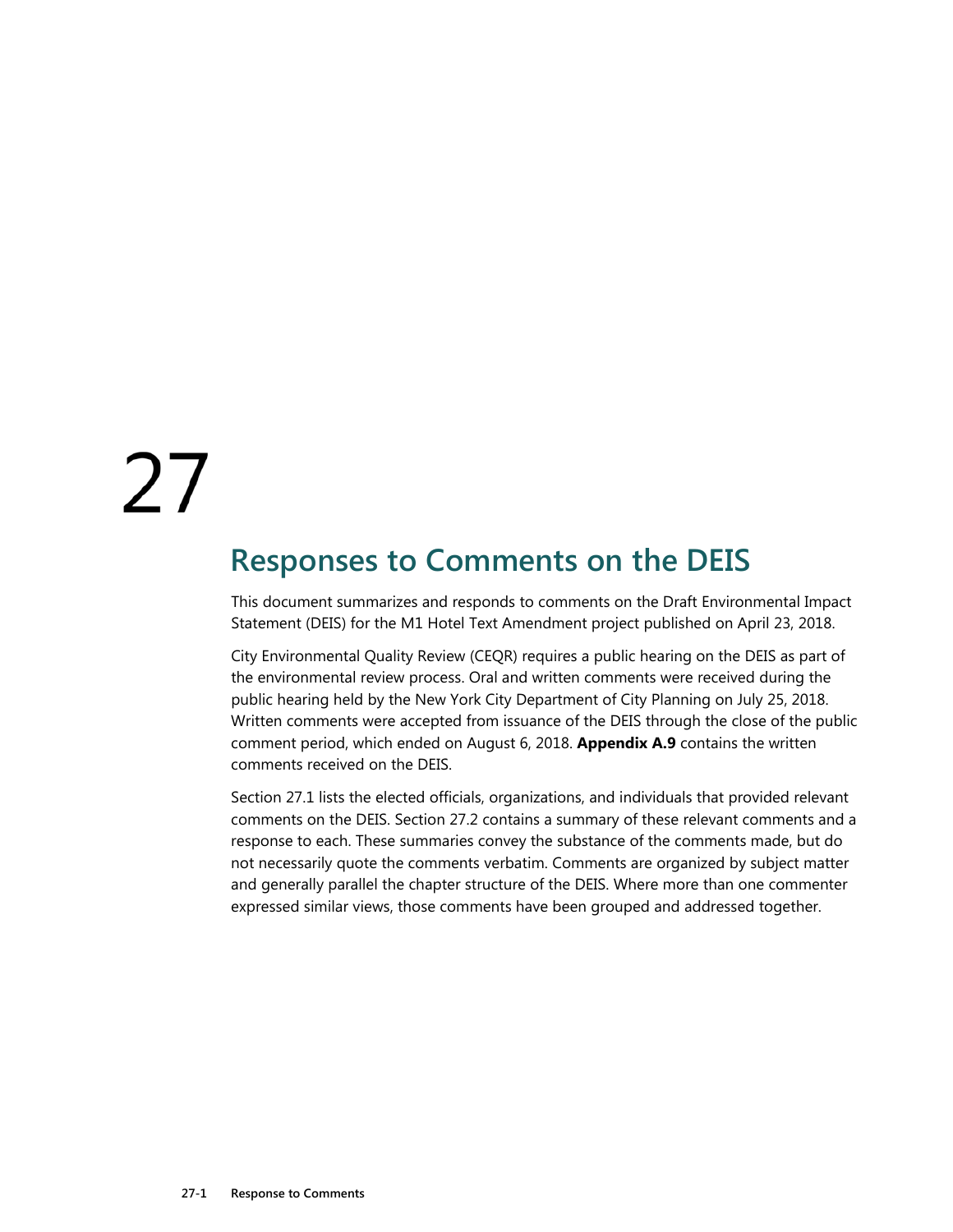# **List of Elected Officials, Organizations, and Individuals who Commented on the DEIS**

#### **Elected Officials**

- 1. Bronx Borough President Ruben Diaz Jr., letter dated July 20, 2018.
- 2. Manhattan Borough President Gale A. Brewer, written statement dated July 2, 2018, and testimony dated July 25, 2018 (Brewer)
- 3. Manhattan Borough Board Recommendation dated July 2, 2018
- 4. Queens Borough Board Recommendation and Queens Borough President Melinda Katz, July 18, 2018 (Katz)
- 5. Steven Matteo, City Council Minority Leader, written statement dated July 25, 2018 and spoken testimony dated July 25, 2018 (read by Peter Spencer) (Matteo)

#### **Community Boards**

- 6. Bronx Community Boards 2, 3, 5, 7, 8, 9 and 10.
- 7. Brooklyn Community Boards 1, 2, 8, 10, and 17.
- 8. Manhattan Community Boards 1, 2, 3, 4, 5, 10, 11, and 12.
- 9. Queens Community Boards 1, 2, 3, 4, 5, 6, 9, 10, 11, 12, and 14.
- 10. Staten Island Community Boards 1, 2, and 3.

#### **Organizations and Interested Public**

- 11. Armando Moritz-Chapelliquen, Association for Neighborhood Housing and Development, spoken testimony (read by Lucy Block) and written statement dated July 25, 2018 (ANHD)
- 12. Real Estate Board of New York, spoken testimony by Paimaan Lodhi and written statement dated July 25, 2018 (REBNY)
- 13. Ian Dunford, New York Hotel and Motel Trades Council, spoken testimony and written statement dated July 25, 2018 (Dunford)
- 14. Darryl Hollon, Brooklyn East Industrial Account Manager, Business Outreach Center Network, spoken testimony and written statement dated July 25, 2018 (Hollon)
- 15. Jiong Gu, spoken testimony (Gu)
- 16. Gene Kaufman, spoken testimony and written testimony dated August 1, 2018 and August 6, 2018
- 17. Robin Kramer, representing 25 West 39th LLC, written statement dated July 18, 2018 and spoken testimony dated July 25, 2018 (Kramer)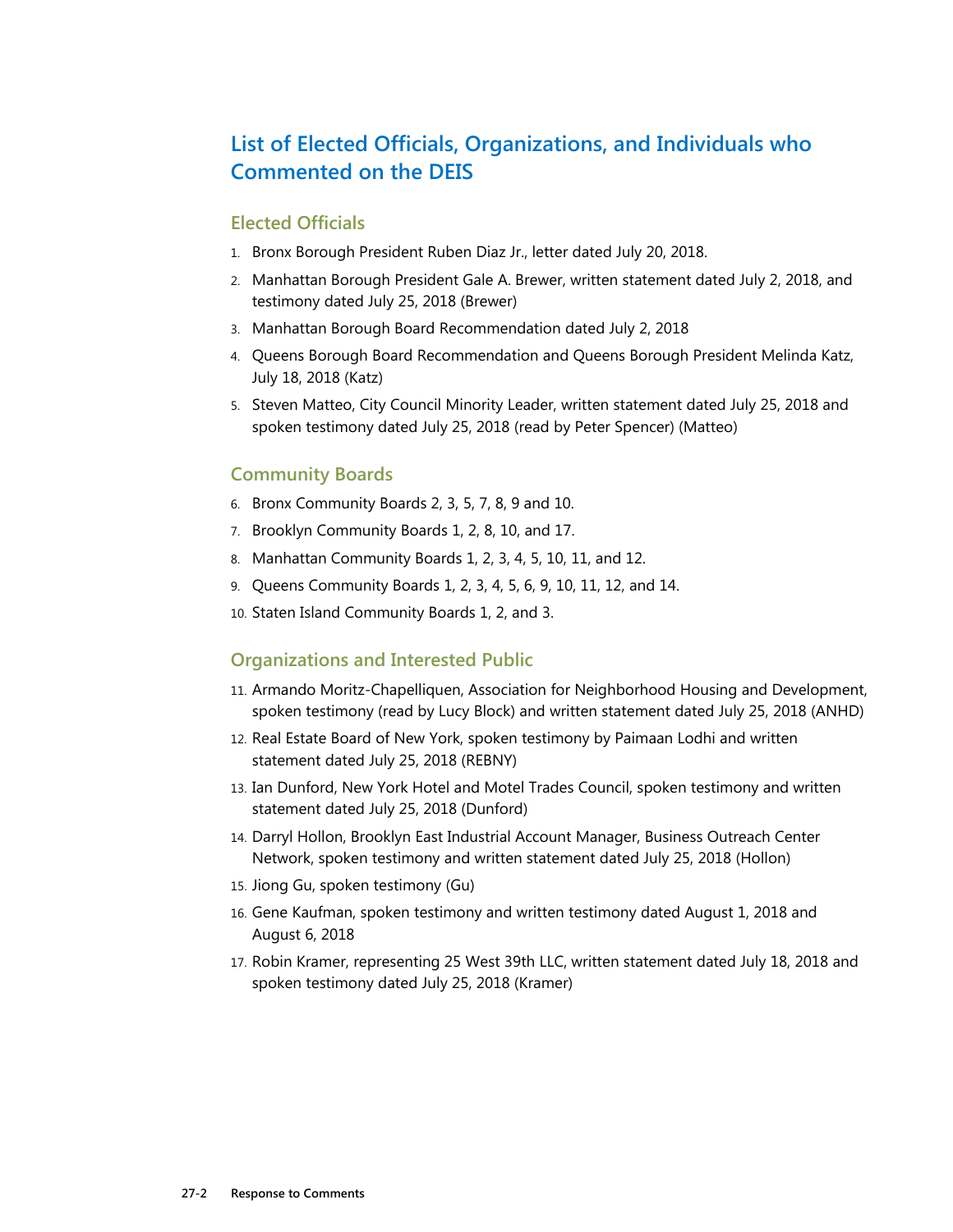## **Comments and Responses on the DEIS**

#### **Comments Received in Support of the Proposed Action**

The following Community Boards voted to approve the Proposed Action: Bronx CB 3; Bronx CB 5; Bronx CB 7; Bronx CB 8; Bronx CB 9; Bronx CB 10; Brooklyn CB 2; Brooklyn CB 8; Brooklyn CB 10; Queens CB 1; Queens CB 2; Queens CB 3; Queens CB 4; Queens CB 10; Queens CB 11; Queens CB 12; Manhattan CB 3; Manhattan C 12;

The following organizations and members of the interested public submitted testimony in support of the proposed action: ANHD [with modifications], New York Hotel & Motel Trades Council (represented by Ian Dunford), Business Outreach Center Network (represented by Darryl Hollon).

### **Comments on the Purpose and Need for the Proposed Action**

**C.1 The rezoning as proposed has no merit as planning policy. Manufacturing jobs in the City have dropped by over 90 percent since 1950 and are now only 2 percent of the workforce but M districts still comprise 14 percent of the land. (Kaufman) Hotels and construction in M1 are less than 1 percent of the buildable area in M1 districts. So who can say that hotels have taken away opportunities from other permitted uses? (Kaufman)** 

As stated in **Chapter 1**, "**Project Description**," of the EIS, Light Manufacturing zoning districts – M1 zones – have emerged as areas of opportunity, presenting some of the City's last reservoirs of buildable land. It is critical that the vacant and underdeveloped sites in these neighborhoods are available to other uses better equipped to fulfill neighborhood development objectives and needs, given that hotels may accelerate neighborhood change with the expansion of tourism-oriented uses. A CPC Special Permit is not a complete ban on hotel development; rather, it would allow consideration, on a site-specific basis, of the appropriateness of hotel development.

As of 2014, the City's M districts supported an estimated 314,000 jobs in 17,000 firms and a substantial share of these jobs are in non-industrial sectors like food services, healthcare and retail. More recent employment trends in M1 districts point to the development of officebased sectors (Bureau of Labor Statistic, QCEW); these include traditional office users such as financial services, legal services, real estate, as well as other high-growth sectors that depend heavily on human capital and creativity, including technology, advertising, media, and information. Therefore, the claim that M1 districts do not have demand for office space is flawed.

At the same time, while there has been little growth in manufacturing, other industrial sectors – such as construction, transportation/warehousing, and wholesale – are growing, and manufacturing districts are generally the only places that they can locate. For example, between 2010 and 2016 in Brooklyn and Queens, 64% of new jobs in transit-accessible light manufacturing districts were in non-industrial sectors.<sup>1</sup> Many of these businesses have been

<sup>&</sup>lt;sup>1</sup> NYS Department of Labor. Quarterly Census of Employment and Wages (QCEW), 2016.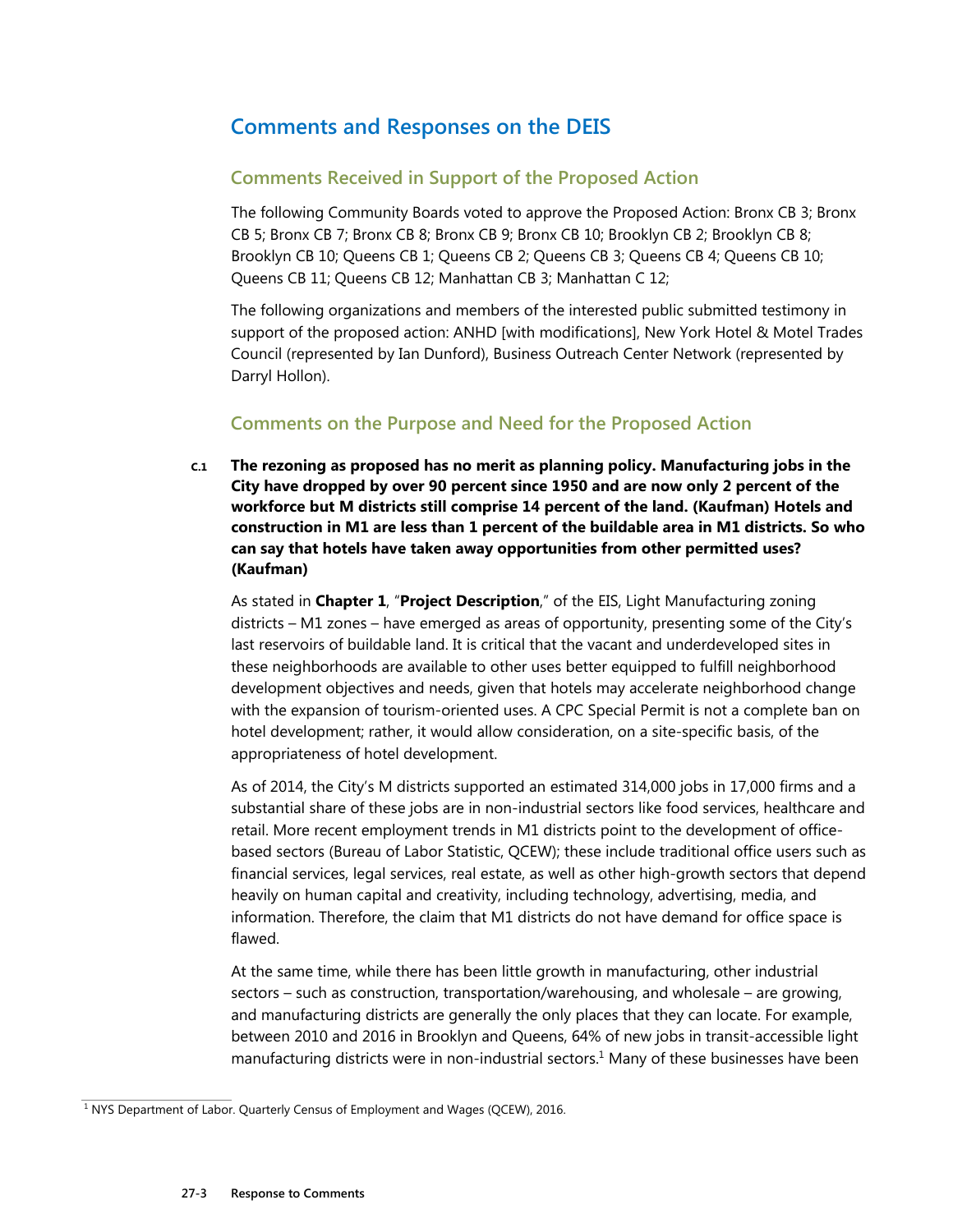attracted to under-utilized industrial lofts that can be converted to create more flexible spaces than those available in established business districts.

**C.2 The study for this proposal has rampant omissions and faulty reasoning. At a minimum, the vote should be delayed until the analysis can be corrected. (Kaufman) In this report, no distinction is made between M1-6 (10 FAR) districts in Manhattan and M1-1 (1 FAR) districts in Queens. No distinction is made between areas where hotel rates are \$150 or less or where they're \$500 or more. (Kaufman) Banning affordable M1 hotels in Brooklyn and Queens and forcing new hotels into the expensive Manhattan market means new hotels will be only for the wealthy. (Kaufman) This proposal discriminates against not only 62.8 million visitors and the businesses that depend on them, it discriminates against middle-class Americans, minorities, people of color, who will be priced out of coming to New York City. Instead, it is a gift to hotel owners, who will increase their prices to astronomical levels, aided by last week's ban on Airbnb, which increased demand by 30,000 rooms, which are not factored into this report. (Kaufman) Since special permits were required in Tribeca and Midtown East, not a single hotel has been proposed or built; the special permit is in effect, a ban. (Kaufman)** 

While the *NYC Hotel Market Analysis: Existing Conditions and Ten-Year Outlook*, referenced in the EIS as the **Consultant Report**, did not specifically consider FAR allowances in various M1 districts across the city, DCP does not believe that this detail has a meaningful effect on the report's findings. As noted in the **Consultant Report**, while zoning and the ability to develop hotels as-of-right do play a role in driving hotel growth in certain areas, interviews with hotel developers and other stakeholders that were undertaken as part of the report revealed that zoning and land use are overshadowed by other factors—primarily access to transit and amenities and proximity to Manhattan (for locations outside Manhattan). This is reflected by the fact that 75 percent of hotel rooms built in M1 districts outside Manhattan between 2008 and 2017 are located in just four clusters (excluding JFK Airport)—Long Island City, Jamaica, North Brooklyn, and Gowanus. Long Island City is the largest of these clusters, accounting for almost 17 percent of hotel rooms in M1 districts outside Manhattan. However, half of all of the hotel rooms delivered in Long Island City during this period are located in the paired M1/R districts (where hotel development would continue to be allowed as-of-right under the proposed action), likely due to these areas' better access to the transportation hub at Queens Plaza.

The proposed action does not "ban affordable M1 hotels in Brooklyn and Queens" but allows for the City Planning Commission (CPC) to more carefully evaluate the impact of proposed hotel projects in light manufacturing areas citywide on a case-by-case basis. The EIS recognizes that this action could result in fewer hotels being developed in M1 districts (see **Chapter 1**, "**Project Description**," and **Chapter 3**, "**Socioeconomic Conditions**").

As described in **Chapter 1**, "**Project Description**," of the EIS, it is expected that under the proposed action, some hotel development may shift from M1 districts to nearby commercial districts or mixed-use districts to meet residual demand. Many of these commercial and mixed-use districts have FAR allowances that are similar to the FAR allowance in the M1 districts to which they are proximate. For example, in Long Island City, much of the existing M1 district is M1-4. Nearby mixed-use districts where hotel development would continue to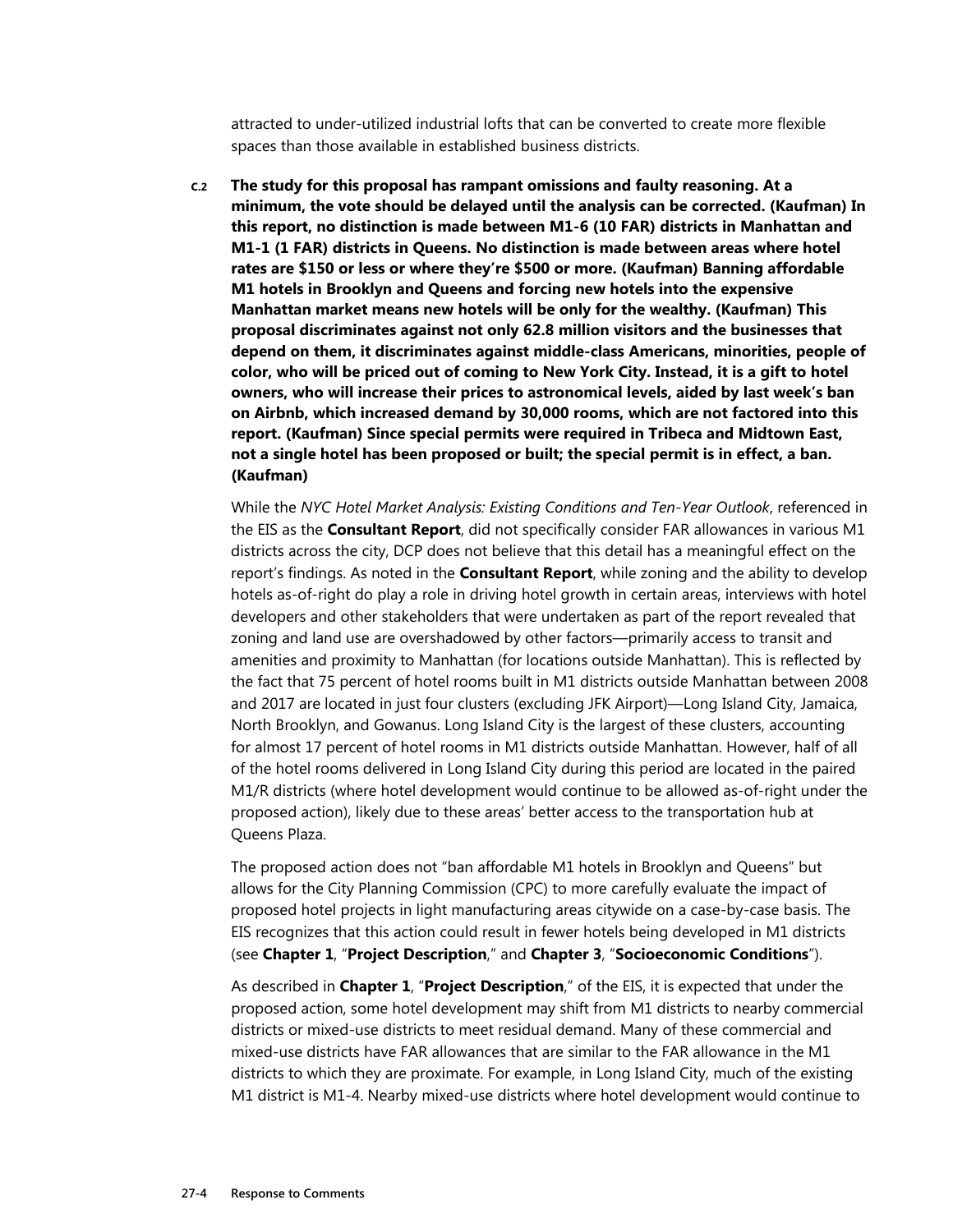be allowed as-of-right under the proposed action are zoned M1-5/R9, M1-5/R7 and M1- 4/R6.

**Chapter 3**, "**Socioeconomic Conditions**," of the EIS does state that the proposed action could potentially result in less hotel development in certain submarkets or a shift in the production of certain hotel products, which potential effects were determined not to be significant.

The commenter's note that the proposed action will discriminate against middle class Americans, minorities and people of color by pricing them out of the hotel market is not supported by the data. There are currently (as of June 2018) 15,000 Economy Class (see the **Consultant Report** for definition of "Economy Class" and other hotel typologies) hotel rooms in the five boroughs (amounting to 12 percent of total supply), of which only 17 percent, or just over 2,700 rooms, are in M1 districts. When one examines just the hotel inventory that has been delivered in M1 districts between 2007 and June 2018, 11 percent of the rooms are Economy Class compared to 57 percent that are Upscale or Luxury Class.

**Chapter 3**, "**Socioeconomic Conditions**," notes that the typology of hotels built since 2007 in M1 districts in the four boroughs outside Manhattan is skewed heavily toward Economy and Midscale Class hotels, with 31 percent of the hotel room inventory being Economy and 47 percent being Midscale. However, this is not drastically different from the distribution of all hotel rooms built since 2007 in all zoning districts outside Manhattan, where 20 percent are Economy and 43 percent are Midscale.

**Chapter 3** also acknowledges that the proposed action may result in some shift in hotel typology distribution; however, there should still be outlets for budget options in low density commercial areas like C2 and C8 districts.

The commenter states that the proposed action would restrict hotel supply. While some future projects are likely to be discouraged by the additional time and costs engendered by the special permit process likely resulting in less hotel development in M1 districts, it is expected that future hotel development will shift to nearby commercial and mixed-use districts to accommodate the residual demand that is not met by those hotels currently in the construction pipeline. Because there would still be significant areas in all five boroughs where hotels could be constructed as-of-right, including in those submarkets that have seen the largest concentration of new hotel development, it is expected that new hotels will be built to meet projected demand over the next decade.

Based on Smith Travel Research (STR) inventory, the **Consultant Report** distinguishes hotel typologies, using a six-tier categorization system based on room rates. And as of the first quarter of 2017, midscale hotel rooms now make up the second largest segment of the hotel inventory, which has doubled in the past decade. Furthermore, NYC's hotel market has diversified over the years, with four boroughs outside of Manhattan comprising a significant share of the rooms in Economy and Midscale class.

Furthermore, the **Consultant Report** is an estimate and projection of what the future hotel market will look like based on recent trends. A CPC Special Permit allows for additional consideration to achieve more balanced neighborhood growth throughout the City and to ensure hotels are built only on appropriate sites in M1 districts.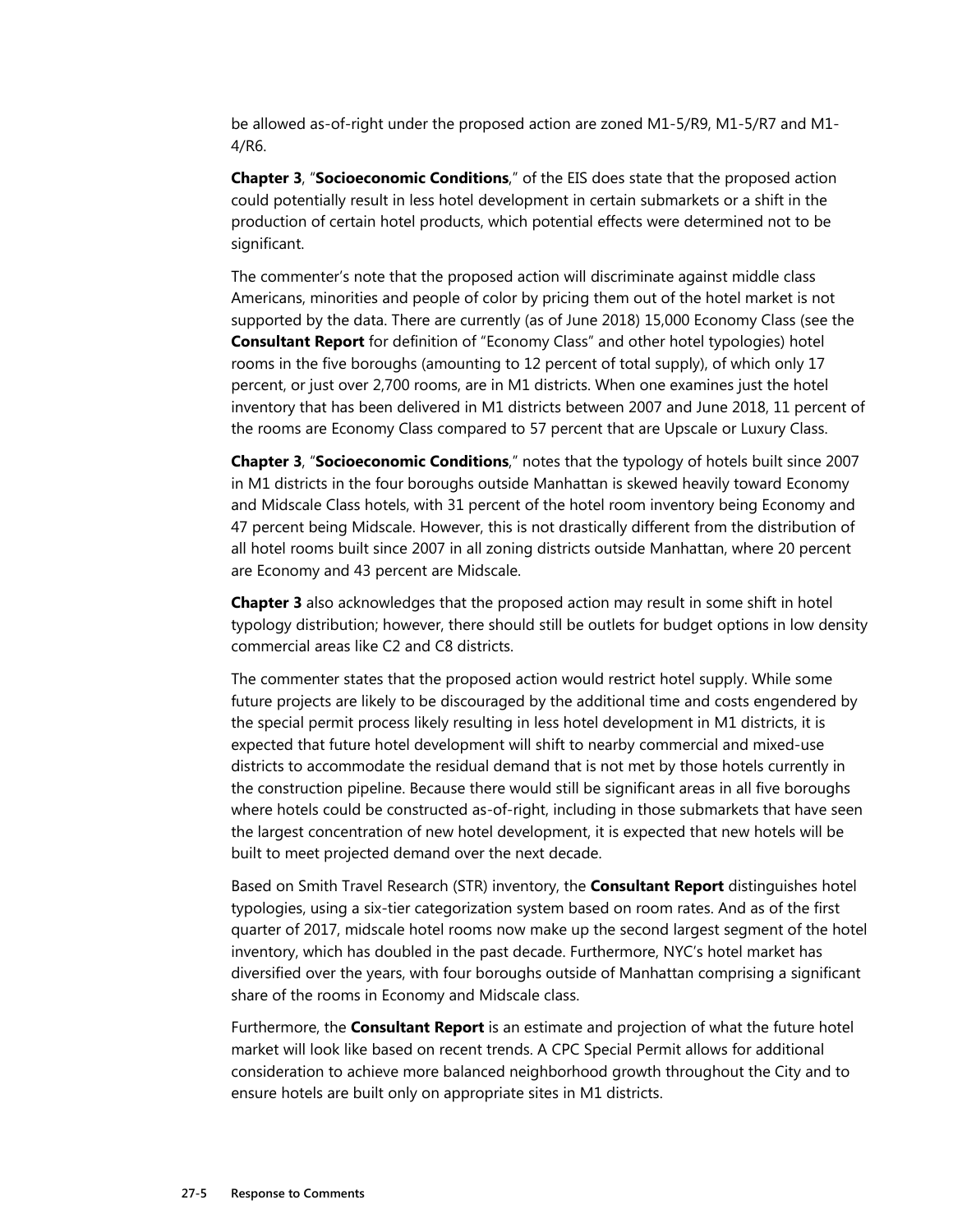**C.3 There is insufficient data to support the claim that zoning in the M1 districts gives hotels a competitive advantage over most other permitted uses and detracts from opportunities for other kinds of development. (REBNY) In fact, the market shows this is not the case. There has been virtually no construction of buildings designed for manufacturing uses, the demand for Class A office space is not in the areas where M1 districts are located, and the market is not constructing new Class B and C office space. (REBNY) The Final Scope, page 3, that "hotels benefit from a business model that can maximize the value of permitted height and floor area ratios in M1 districts" but omits the Draft Scope's unsupportable continuation "giving such development an additional advantage over other uses permitted in M1 districts". However, the attitude of Final Scope that hotels function as "precluding" other types of development remains one of perceived unfairness, that hotels appear to be successful but that there has been little or no development for industrial uses since at least the Second World War. Despite M1 hotels being relatively new, the Final Scope attempts to place responsibility for the roughly 70-year continuous decline in industrial uses and land use at the feet of these few hotels. The contention that hotels are more able to use smaller sites or that assemblages are needed for other conforming uses is not substantiated. (Kaufman)** 

In recent years, M1 districts have emerged as one of the last areas of opportunity in the City and these areas have become critical in accommodating growth, not only for industrial or manufacturing uses, but for commercial or institutional growth.

As highlighted in *New York Works,* Mayor de Blasio's 2017 plan for workforce expansion, the City's economy is thriving (NYC Office of the Mayor, 2017a). More than 300,000 jobs have been created since 2014, and unemployment is as low as 4 percent. These unprecedented employment increases have occurred through a more intensive use of existing office space and the creation of new space, but there continues to be demand for additional commercial square footage.

However, the supply of Class A and B office spaces is limited. Accordingly, businesses and institutions are increasingly looking to M zones, particularly those near transit or highways. Between 2008 and 2015, private sector employment increased by 2,357 jobs, many of these in the healthcare and social-assistance sectors, as well as many office-based uses in the professional, scientific, and technical service sector (Bureau of Labor Statistics, QCEW).

Moreover, approximately 43 percent of the City's M1 districts, excluding airports, may be considered "active" industrial areas and DCP considers these areas as prime locations for the expansion of industrial uses.

Furthermore, the proposal addresses not only the amount of developable area, but also the potential for land use conflicts associated with commercial hotels.

In active industrial M1 districts, there is a potential incompatibility issue between hotel development and active industrial uses, which generate – to varying degrees – increased noise and traffic, pollution and other irritants. New residences are not permitted in industrial districts, and hotels, which allow transient occupancy, pose similar challenges in these districts. Hotels produce increased foot- and automobile-traffic and nuisance-generated complaints, which have the potential to interfere with the activity and productiveness of industrial and manufacturing facilities.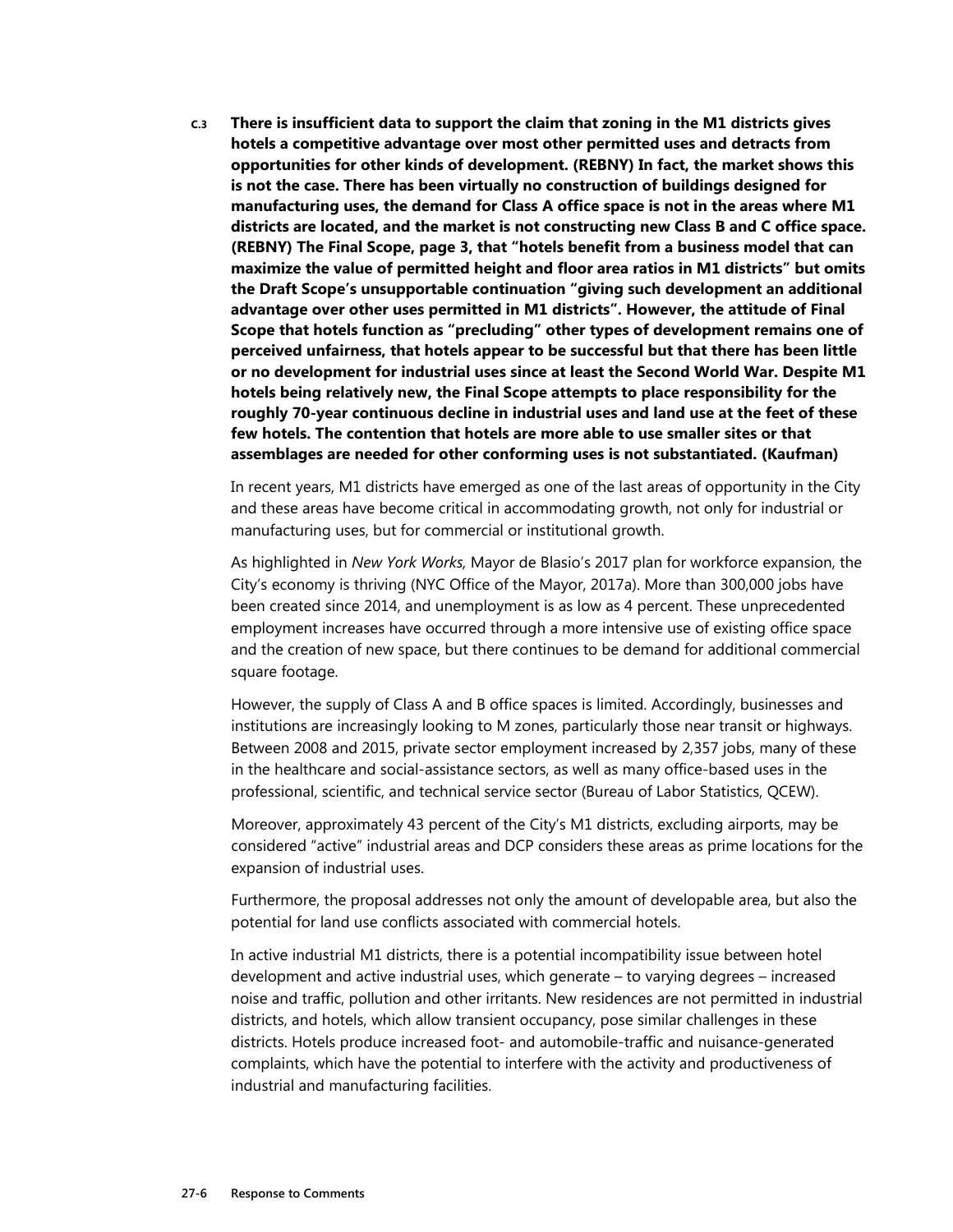In the more mixed-use M1 districts, hotels may directly or indirectly impede opportunities for other kinds of development and drive the expansion of other tourism-oriented uses, rather than uses better equipped to fulfill neighborhood objectives and needs.

Please also see response to Comment 1.

- **C.4 The contention that the "proliferation" of hotels in M1 districts is "problematic" is not substantiated:** 
	- › **Given the minute amount of hotel development relative to the available zoning area, hotels are not proliferating.**
	- › **Hotels do not create land use conflicts but instead greatly improve the neighborhood where they are located, raising the profile and making the area more attractive for investment.**
	- › **There is no substantiation of what the land use conflicts are or how hotels create a concentration of "tourism-related uses". (Kaufman)**

#### **Chapter 3**, "**Socioeconomic Conditions**," of the EIS states:

"Concerns regarding hotel development in M1 districts vary, ranging from potential land use conflicts with active industrial businesses, effects on neighborhood character resulting from rapid growth of hotels in certain M1 districts, and lost opportunities for development of a greater diversity of commercial and industrial uses."

The concerns described in this sentence are concerns that were raised during the consultant team's interviews with a diverse group of stakeholders, including the leadership of business improvement districts, economic development officials, community and business leaders, and developers, in order to inform the **Consultant Report**. The **Socioeconomic Conditions** chapter notes these concerns to establish a context for the proposed action.

New York City's land area is zoned into residential, commercial, manufacturing, and mixeduse districts. As noted in **Chapter 1**, "**Project Description**," of the EIS, residential districts are the most prevalent zoning districts in NYC, accounting for almost 60 percent of the City's buildable land. Due to land use characteristics, however, residence districts are generally not appropriate locations for significant commercial or industrial development. The City's commercial districts today permit a wide range of uses. However, commercially-zoned land represents only 4 percent of the City's lot area and many of these districts are already densely developed. This indicates that there may be less available opportunity in commercial districts to accommodate the demand for new business development generated by the needs of a growing population. Accordingly, light manufacturing districts have emerged as areas of opportunity for existing businesses seeking to expand and remain in the city as well as for new businesses.

Between 2007 and 2017, there had been a discernable trend of increased hotel development in M1 districts, particularly in the boroughs outside of Manhattan where 40 percent of the hotel rooms that had come online had been located in light manufacturing districts. For instance, the boroughs outside Manhattan have a higher percentage of their rooms in M1 districts. Therefore, a CPC special permit would be helpful in considering, on a site-specific basis, the appropriateness of a hotel development in M1 districts to address potential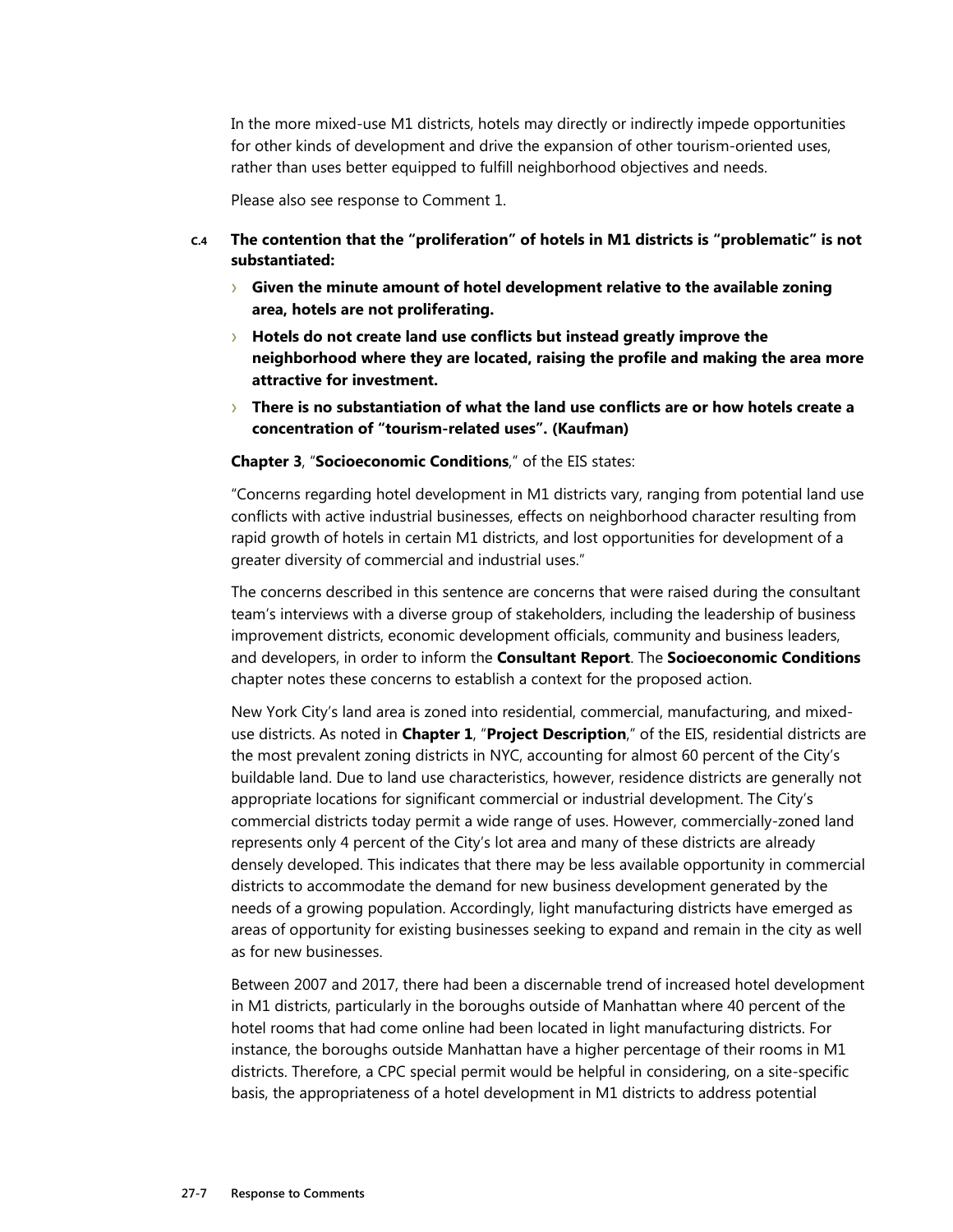incompatibilities among uses and to direct growth towards various other employment sectors.

Please also see response to Comment 3.

**C.5 The City has taken a piecemeal and opaque approach to regulating new hotels by applying a hotel special permit requirement throughout the city, including central locations like East Midtown and the Garment District where hotel development should be encouraged. (REBNY) The City should state its position on as-of-right hotel development. (REBNY) Further, the City needs to undertake a comprehensive study of the impact of recent land use actions on the hotel industry, instead of the segmented analysis provided in the Consultant Report. (REBNY) The Consultant Report fails to make a case for the need for the special permit. (REBNY)** 

As-of-Right hotel development is not appropriate everywhere. As actions come before the City Planning Commission, it is sound planning to review the appropriateness of as-of-right hotel development in the context of the goals and objectives of local land use actions affecting specific neighborhoods, such as East Midtown, which was studied as part of the Greater East Midtown rezoning, adopted in August 2017.

Furthermore, this citywide proposal would not prohibit hotels in M1 districts, but would simply subject them to the CPC Special Permit requirement. Since 2010 and as discussed in some detail in the EIS, there has been rapid increase in hotels in M1 districts, particularly in areas near transit, due to a rapid growth in tourism in New York City. Given the increasingly diminishing stock of buildable land in NYC, with most being located in M1 districts, more careful thought about hotel development in these areas is appropriate.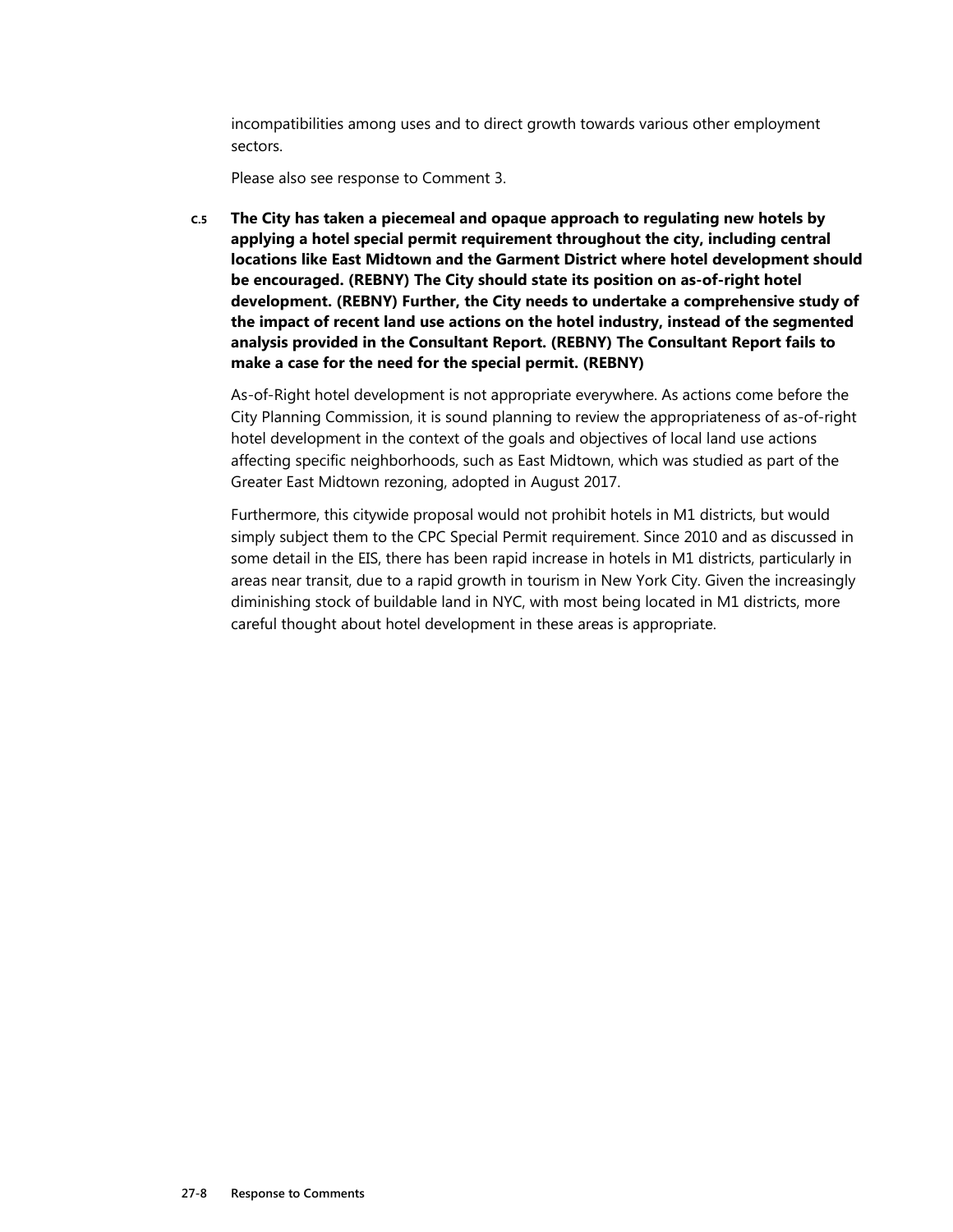**C.6 The hotel industry is a critical linchpin to our city's tourism economy, and it is vital that hotel development not be constrained. In total, the 60 million tourists a year sustain more than 375,000 jobs across the city. These figures are expected to rise as 1.5 million additional tourists are estimated to visit next year. The proposed action is an unnecessary constraint on the rights of property owners to address a market condition that needs no correction, and it appears to be motivated by factors unrelated to sound planning. It is unclear why the City is advancing a proposal that will impose heavy restrictions on hotel development, and the Hotel Study submitted fails to make a case for its need. We respectfully request that the City Planning Commission not support this zoning proposal in its current form. (REBNY) Everybody knows we have 63 million visitors every year; we are one of the best cities in the world to visit. Tourists bring a lot of money into the city, \$42 billion spent last year, and that number is going to keep on increasing. One out of every four dollars a tourist spends in New York City, they spend on lodging, which means that the other three dollars are going towards other things: restaurants, bars, and that just helps to create more jobs in NYC for everybody else. Now, they say that RevPAR is going down, and that's a problem. That's a problem for the hotel developer to deal with; it's not for the City to deal with. If hotels actually have a problem with room rates, then people will stop developing hotels. You don't need a special permit to restrict them. (Gu) The first thing an international tourist looks at is airfare, and the second is how much a hotel room costs every night. If we can offer them a beautiful at \$150, \$200 a night, they're going to want to come here, and bring their dollars here, to spend their money, and that's good for everyone. That creates more jobs. (Gu) By inhibiting hotel development, hotel rates will skyrocket, pricing many travelers out of the NYC market. This is a significant adverse impact. (Kaufman)** 

The **Consultant Report**, appended to the EIS, is forthright and detailed about the significant role that hotels and tourism play in the New York City economy.

**Chapter 3**, "**Socioeconomic Conditions**," of the EIS finds that the proposed action is not projected to impose heavy restrictions on hotel development nor to have a significant adverse impact on the hotel industry in New York City. While the proposed action would likely result in fewer hotels being developed in those areas primarily zoned for light manufacturing, large areas of the city—including the submarkets that accommodate the majority of new hotel development in New York City—would continue to be available for hotel development on an as-of-right basis.

Construction of new hotel rooms in M1 districts does appear to have slowed over the past two years, particularly in the boroughs outside Manhattan. However, the trend over the past decade has been a significant increase of new hotel development in light manufacturing districts, particularly outside Manhattan. In some M1 districts, this has led to concern about potential land use conflicts with active industrial businesses and the pricing out of manufacturing and industrial businesses that cannot compete with hotel developers. The proposed action would allow the CPC to more carefully evaluate the impact that individual proposed new hotel projects may present in specific neighborhoods within M1 districts.

The commenter notes that, if revenue per available room (RevPAR) is falling, then hotel development will slow on its own. The **Consultant Report** concurs with this observation as it projects that the past decade's unprecedented expansion of hotel supply in New York City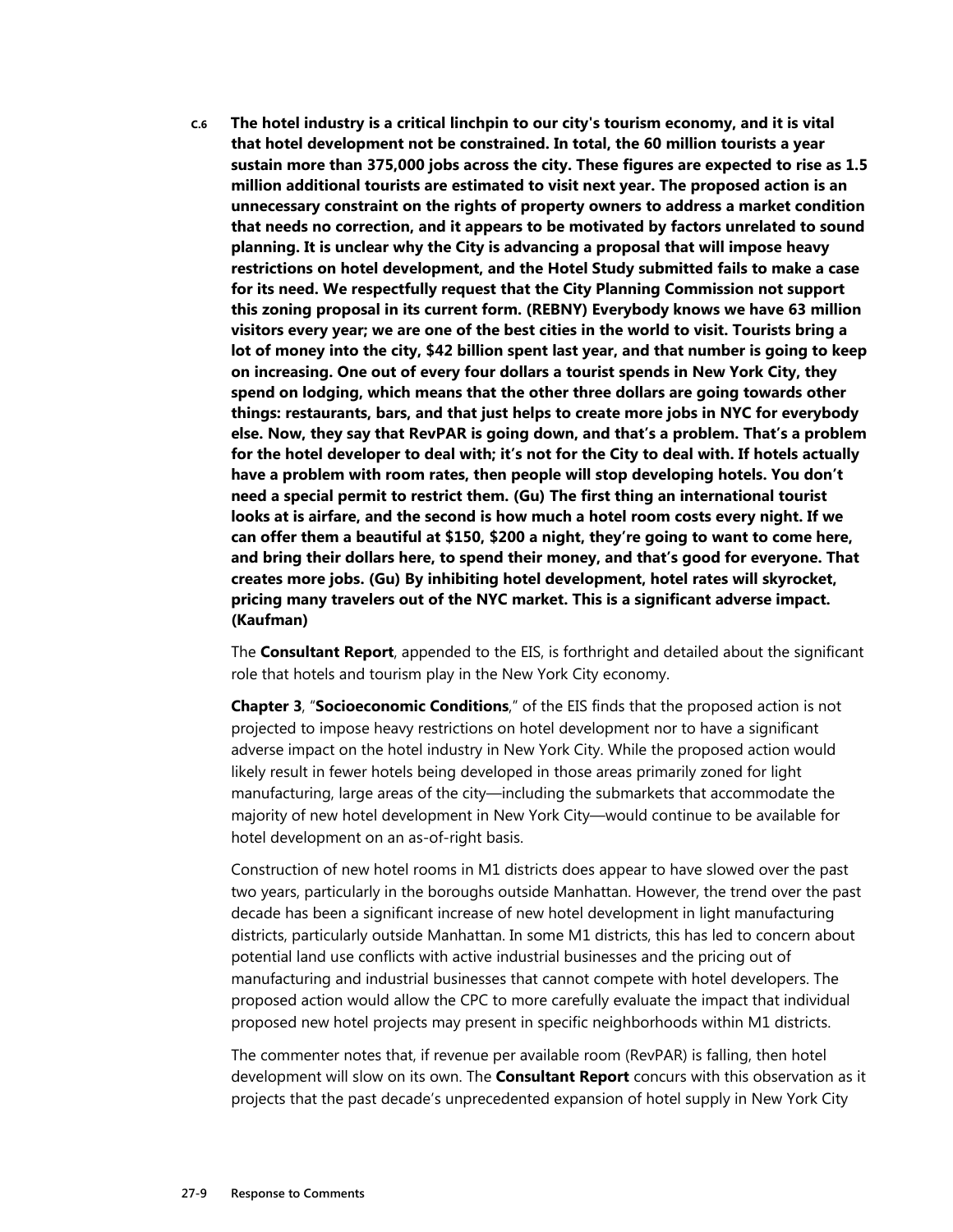will slow over the coming decade as supply and demand reach equilibrium and RevPAR flattens.

While hotel occupancy rates continue to rise in New York City, citywide average daily room rates, as of the end of 2017, are the lowest they have been since 2011. During that same period, almost 27,600 hotel rooms were delivered citywide. As stated in **Chapter 1**, "**Project Description**," of the Final EIS, updated (as of June 2018) hotel inventory and pipeline data show that there are currently 20,200 rooms under construction that would not be impacted by the proposed action. In addition, there are over 17,000 hotel rooms in varying stages of pre-construction and approximately one-third of these rooms are proposed to be in M1 districts.

The City recognizes the importance of the tourism industry in the city's economy and the role hotels play in supporting that economy. In addition, the City also recognizes the importance of other growing sectors, such as professional services, and the unique land use needs of businesses necessary to a well-functioning economy, such as construction and distribution. The M1 districts are an important resource for the growth of these sectors and the hotel special permit will allow for a greater balancing the space needs of the city's diverse and growing economy.

Moreover, the rapid increase in hotel development of the last 10 years has significantly increased the supply of rooms in the city and, as noted, is sustaining a record 60 million tourists a year. The introduction of the hotel special permit is not expected to reduce the inventory of rooms and would therefore not be expected to significantly affect the levels of visitation.

**C.7 The DEIS does not demonstrate that there is a need for the proposed special permit, particularly not for hotels that are under construction. (Kramer) The DEIS assumed a growth rate of tourists beginning in 2016 of approximately 1.7 percent annually; in fact, NYC visitors grew by 4.7 percent from 2016 to 2017. The NYC Comptroller's Quarter Economic Update for the First Quarter of 2018 states that the hospitality market increased by 2.7 percent over the same period in 2017. The DEIS discusses the increase of 300,000 jobs in NYC since 2014 to demonstrate the need for additional commercial space, but fails to mention the industries in which such growth occurred. A report from the NYS Comptroller's Office indicates that the since 2009, the leisure and hospitality industry has accounted for one-fifth of job growth with only small changes in the manufacturing sector. The continued growth in AirBnB further demonstrates the demand for accommodations for visitors. There is a shortage of land for many uses, particularly residential uses, throughout many part of NYC; if that is really a concern, perhaps M1-1 zones should be rezoned to allow residential uses. But this is not evidence that hotels should be limited, particularly in Manhattan, where manufacturing will not be returning. The current proposed changes to the Special Garment Center District is further evidence of this. (Kramer)** 

While New York City visitor numbers increased steadily since 2010, the projected growth rate of tourists is only an approximation and we cannot predict that this growth of tourism will continue, as much of it depends on international and domestic market dynamics that are unforeseeable. However, given the land use rationale and potential incompatibility of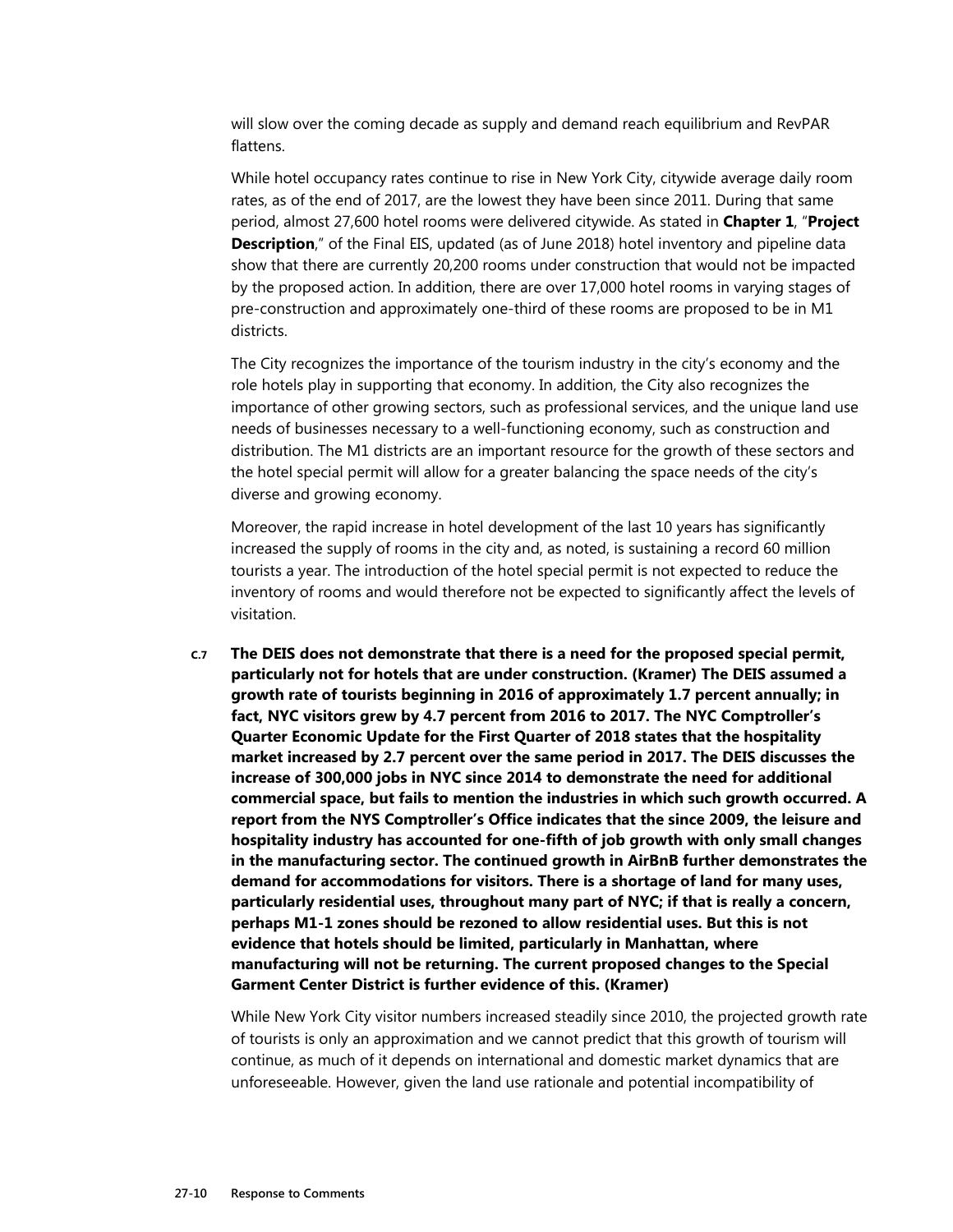commercial hotels in M1 districts, this proposal would allow for additional consideration of the appropriateness of hotels on a site-specific basis.

While this proposal is irrelevant to M1-1 zones being rezoned to allow residential uses, growth in NYC is constrained by a limited supply of developable land, and balancing land use needs for housing and businesses is more difficult than ever before. Thus, it is all the more important for allow CPC Special Permit to have discretion over hotels to be built only on appropriate sites.

Please also see responses to Comments 4 and 6.

**C.8 The commonly understood underlying reason for the M1 hotel special permit (and all other hotel special permit rezonings) has been the political influence of the hotel works union in its attempt to curb free market competition with non-union hotels. This elephant in the room should be subject to study and exposed or laid to rest. (Kaufman)** 

Many constituents, from industrial business advocates to civic groups concerned about neighborhood character, have publicly expressed concerns about the rapid development of new hotels in light manufacturing districts. Although hotel labor unions are among those who have expressed concerns, zoning is based upon land use considerations, not the level of unionization.

The purpose of the proposed action, as stated in the EIS, is to allow for more balanced neighborhood growth, thus facilitating the growth of viable industrial businesses in core industrial areas, while encouraging growth of other kinds of commercial, and in conjunction with rezonings, residential, uses in other light manufacturing districts. Given the increasingly diminishing stock of buildable land in NYC, with most being located in M1 districts, more careful thought about hotel development in these areas is appropriate.

**C.9 To address issues related to unaligned street walls does not require a special permit related to use but can be addressed by modifying height and setback regulations. (Kaufman) The stated concern about neighborhood and streetscape is ironic because most M1-1 and M1-2 districts are predominantly eyesores, one-story warehouses, empty lots, and abandoned, wrecked cars. (Kaufman)** 

Comment noted. Please see **Chapter 1**, "**Project Description**," of the EIS for a full explanation of the purpose and need for the proposed action.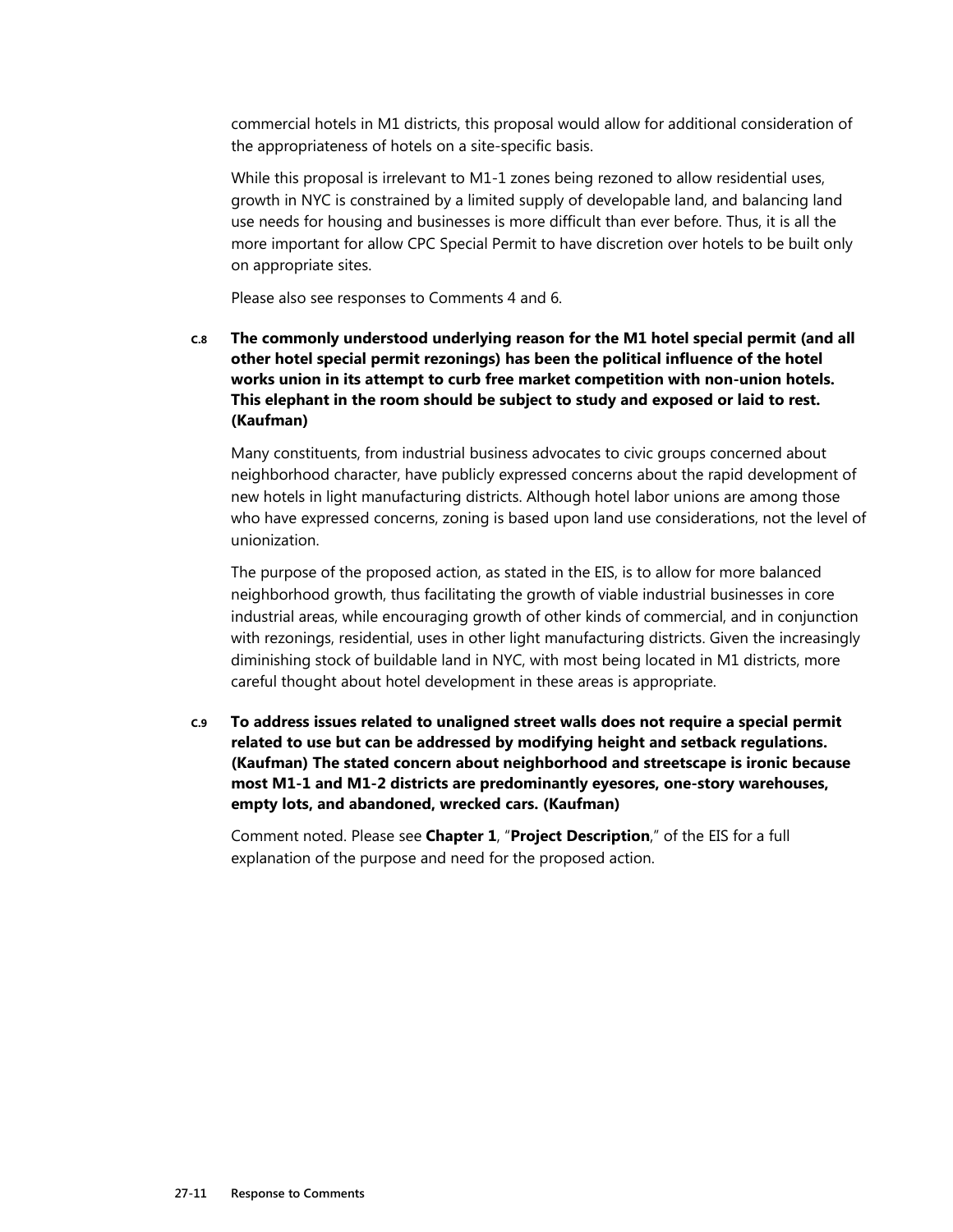#### **Comments on the Analytical Framework**

**C.10 There is no evident methodology as to how the prototypical sites were selected or what makes them prototypical. The "prototypical" sites include some of the least prototypical sites one can imagine. Most glaring is the 20' wide, 15.0 FAR Lexington Avenue site that is meant to represent all of Manhattan hotel development sites. Not only does this site produce too few keys to attract a major brand, the 20' wide site is so narrow that the hotel guest room layout will be so negatively impacted, and the construction cost so huge for a 355' tall sliver, and the efficiency (gross square feet per guest room) low, that this project is likely not feasible and would not be built with market rate land costs, if the owner did not already depreciate the land cost down to near zero. The other prototypical sites are also problematic in that they are not representative of NYC conditions. Surely, they do not "ensure that the possible effects of any development are entirely understood and analyzed" (page 29). (Kaufman) The prototypical sites were arguably chosen because they may not trigger further analysis. (Kaufman) The DEIS concludes that "most of the developments under the With-Action condition would be smaller in size than the No-Action condition." For Development to occur and reduce the size from existing conditions should be explained. (Kaufman) The conceptual analysis site is also not prototypical. (Kaufman) Land prices should be considered in determining where hotels will relocate with the proposed action. (Kaufman)** 

The prototypical site selection, as detailed in **Chapter 1**, "**Project Description**," of the EIS, was from an analysis of the geographic submarkets, which determined the locations where a shift in hotel development from M1 districts to commercial or mixed-use districts is most likely. A few of the criteria in determining the sites were proximity to Midtown and Downtown Manhattan, access to direct subway service, presence of services, and existing clusters of hotels. However, beyond the general selection of areas that fulfil the stated criteria, the exact location of future hotel rooms cannot be projected, as it depends on many other factors that cannot be anticipated.

Given the numerous possibilities for future development of hotels, a detailed, quantitative analysis of these potential developments and their environmental impacts in a site-specific manner would be very speculative. As such, this is a generic, city-wide action and the potential impacts of the hotel development by means of a prototypical analysis is the most reasonable projections for the future. The chosen prototypical sites have attributes to reflect the diversity of variables and ensure that the potential impacts of any development are entirely understood and analyzed. As explained in the EIS, since the proposed action would not change any rules regulating as-of-right development outside of M1 districts, the prototypical sites are assessed to describe the possible effects of shifting from one use (such a different commercial or residential use) in the No-Action condition to a hotel use in the With-Action condition.

In the No-Action and With-Action conditions for four of the prototypical sites (Jamaica, South Slope, Downtown Brooklyn, and Williamsburg) the observed reduction in buildings size is generally the result of developments containing non-hotel commercial, residential, and/or community facility uses shifting to developments solely occupied by hotel uses. For these four prototypical sites the zoning permits greater amounts of floor area for residential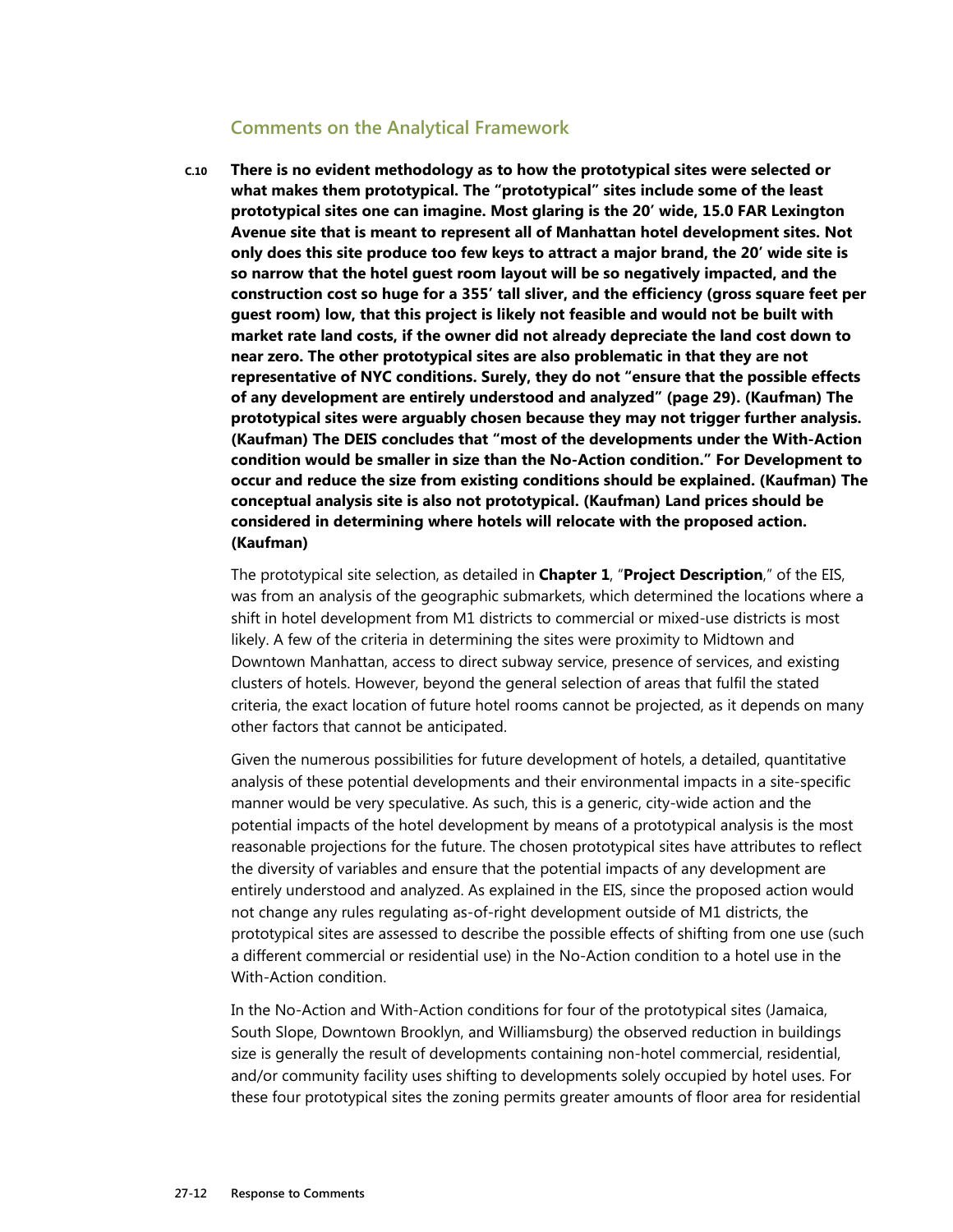and or community facility uses than for commercial uses. In the No-Action condition the floor area for these uses were maximized to a reasonable extent resulting in larger buildings than those in the With-Action condition which only utilize the lower permitted maximum floor area for commercial uses.

**C.11 Rather than the prototypical sites, the EIS should analyze recent hotels in M1 and outside of M1, as the typical sites to be reviewed and determine if, for the ones in M1, they would have been granted a special permit as is, a special permit with conditions, or denied a special permit. (Kaufman)** 

As noted in response to Comment 10, the prototypical sites were identified based on an analysis of the geographic submarkets, which determined the locations where a shift in hotel development from M1 districts to commercial or mixed-use districts is most likely. The EIS analyzes the potential environmental effects of these prototypical developments consistent with the technical guidance of the *CEQR Technical Manual*; the EIS is not an appropriate place to assess historical hotel development within New York City.

**C.12 The count of in-construction and pre-construction pipeline for hotel rooms should be redone. (Kaufman) Incredibly, it claims that the 24,200 rooms and the "no action in construction" pipeline will provide nearly 90 percent of all hotel rooms needed over the next 10 years and therefore predicts that hotel development will drop by 90 percent. This rezoning attempts to prohibit what the report says will happen anyway. (Kaufman)** 

The **Consultant Report** relied on hotel construction pipeline data from the NYC Department of Buildings (NYCDOB) and augmented by data from NYC & Company and the DCP. This data, as of the second quarter of 2017, showed a hotel pipeline of 276 properties comprising 37,986 rooms both under construction and in varying stages of pre-construction. 24,200 rooms had already received construction permits. The consultant team and DCP received updated data from NYCDOB in August 2018. This updated data, as noted in **Chapter 1**, "**Project Description**," of the Final EIS, and viewable in the **Consultant Report Amendment** in **Appendix A.1**, showed a total of 287 hotel properties comprising 37,300 rooms under construction or in pre-construction, with 20,200 of those rooms permitted for construction.

To project future hotel room demand, the 2017 **Consultant Report** relied on visitation projection data provided by NYC & Company and the US Travel Association for leisure travel projection and data from the NYC Mayor's Office of Management and Budget's 2017 Budget and Financial Plan projections and the NYC Metropolitan Transportation Council's 2045 Regional Transportation Plan's non-agricultural employment projections for business travel forecasting. Since the release of the **Consultant Report** and the Draft EIS was completed, the consultant team reviewed updated forecasts and calculated in the **Consultant Report Amendment** that these translate into an annual average demand growth of 1.7 percent for New York City overall between 2017 and 2020 and 1.9 percent between 2017 and 2028.

Applying these growth rates to current hotel room demand (which is determined by looking at current room supply multiplied by current occupancy rate), the **Consultant Report Amendment**, updated through June 2018, calculated a future total hotel room demand of 146,500 hotel rooms citywide in 2028. This is compared to the 120,300 hotel rooms in New York City as of June 2018 and represents a 22 percent increase in supply. Subtracting the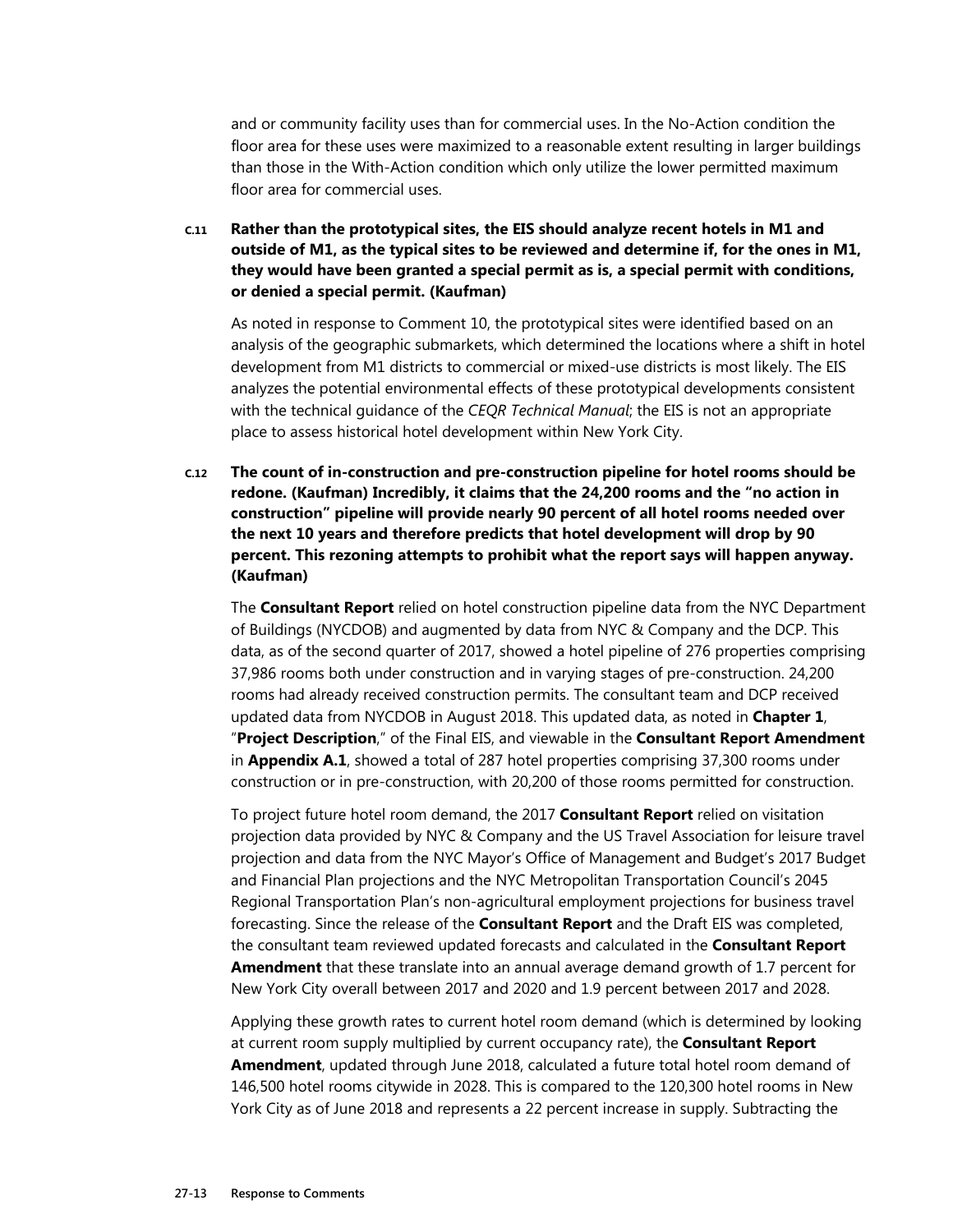existing 120,300 rooms and the 20,200 rooms currently under construction leaves an unmet demand of 6,000 hotel rooms citywide between 2018 and 2028. As reflected in the EIS, the proposal would not prohibit hotels but would subject them to a special permit. A CPC Special Permit involves a case-by-case, site-specific review process, with findings that the CPC must make in order to grant the permit. The findings are not intended to be high barriers to development; rather, they are primarily based on assuring compatibility between a hotel development project and the surrounding area.

**C.13 The EIS frequently repeats that "it is impossible to predict the universe of sites where development would be affected by the proposed action and the proposed action is analyzed as a 'generic action'." The admission of impossibility in predicting the consequences of the proposed rezoning should give pause to any such action, or at least spur more rigorous, complete and open analysis by a group more capable of making predictions than the one who confesses to his task, and presumable its results, being "impossible". The generic action is a regulated category of land use that avoids the more comprehensive and stringent analysis for a specific action. Given the admission that the generic analysis cannot predict the consequences of the proposed action, it is imperative that a non-generic review with all pertinent data be conducted. (Kaufman)** 

Consistent with *CEQR Technical Manual* guidelines, the proposed action is analyzed in the EIS as a "generic action" because of its broad applicability. As noted in the *CEQR Technical Manual*, a generic EIS is useful when the details of a specific action cannot be accurately identified, as no site-specific project has been proposed, but a broad set of further projects is likely to result from the agency's action. It is appropriate for the promulgation of new regulations, such as the proposed text amendment. As noted in previous responses, there are areas where hotel development would continue to be allowed as-of-right under the proposed action; the EIS analyzed prototypical development for these sites to reflect the modest shift to these areas that is anticipated to occur. The EIS also includes a conceptual analysis of a development that will seek the special permit.

**C.14 The claim that the proposed action will "affect the location, but not the amount or type, of future hotel development" is likely untrue. The proposed action will result in fewer hotels in less centrally located areas, which will reduce the number of moderately priced hotel rooms. (Kaufman)** 

The **Socioeconomic Conditions** chapter of the EIS states as a principal conclusion that the proposed action "could potentially result in less hotel development in certain submarkets or a shift in the production of certain hotel products, potentially affecting the availability and cost of accommodations in certain submarkets." The chapter also acknowledges that, while M1 districts in Manhattan accommodate a diverse range of hotel product, in the boroughs outside Manhattan, the typology of hotels built in M1 districts since 2007 is heavily skewed toward Economy and Midscale. The EIS's socioeconomic conditions analysis finds that there may likely be a shift in the typology breakdown of hotels as a result of the proposed action but that there should still be outlets for budget options in lower density commercial areas like C2 and C8 districts.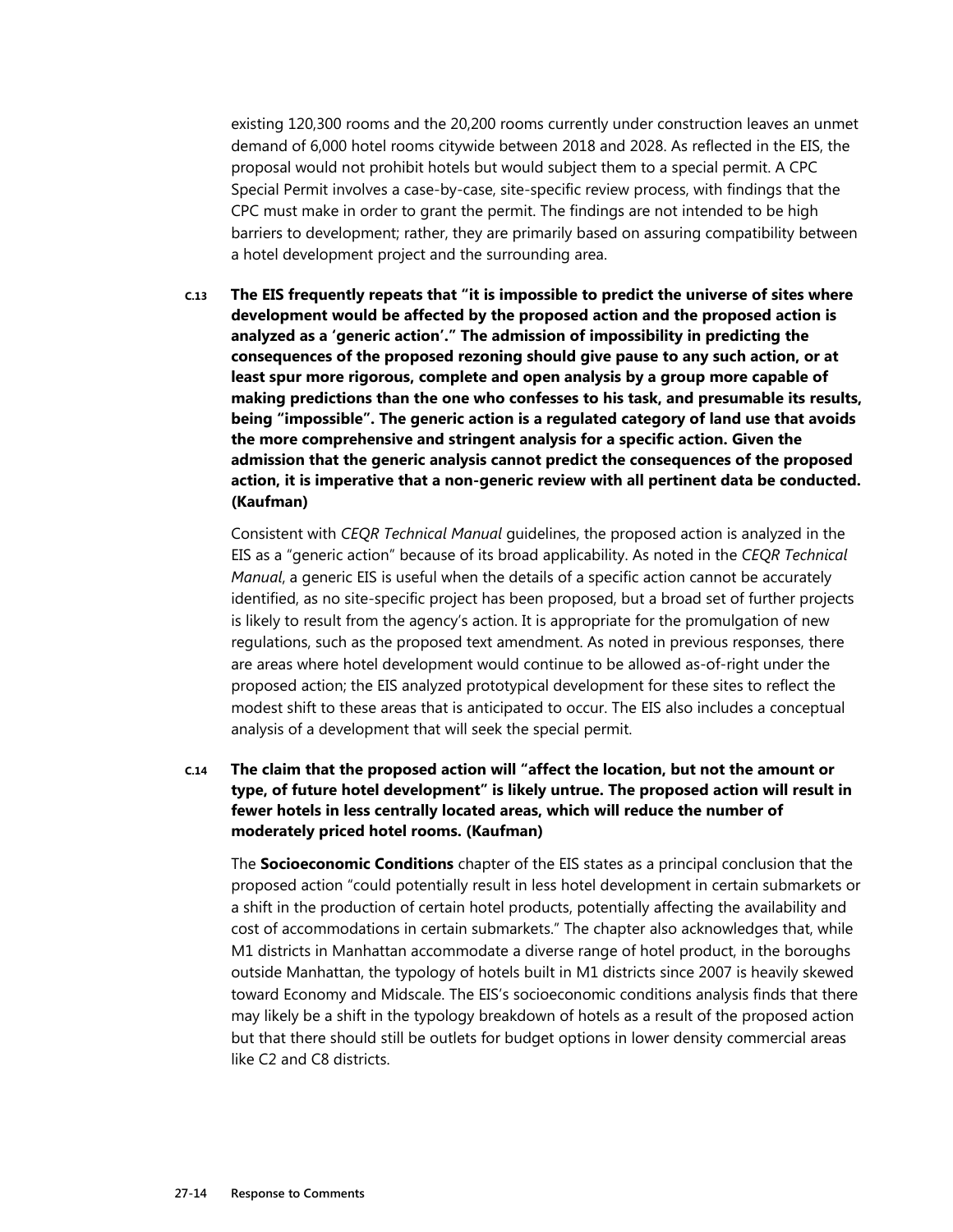It is unlikely that the proposed action would result in hotels having to locate in less central or accessible areas as most of the largest hotel submarkets—including Midtown Manhattan, Lower Manhattan, Downtown Brooklyn and the mixed-use zoning districts near Queens Plaza in Long Island City—would continue to allow hotel development as-of-right.

#### **C.15 The use of 2028 as an analysis year does not recognize the cyclical nature of the hotel business. (Kaufman)**

As discussed in the *CEQR Technical Manual,* for some generic actions where the build-out depends on market conditions and other variables, the build year cannot be determined with precision; a build year ten years in the future is generally considered reasonable for these actions as it captures a typical cycle of market conditions and generally represents the outer timeframe within which predictions of future development may usually be made without speculation.

**C.16 The geographic submarkets are unreasonable and unrepresentative. For example, Manhattan is divided into two districts, above and below 59th Street, whereas there are very few hotels above 59th Street, and below 59th Street is the densest hotel concentration in the United States and should be divided into at least a midtown and downtown submarket. (Kaufman)** 

The **Consultant Report**'s designation of hotel submarkets was logically based and meant to illustrate the largest clusters of recent hotel development across the city, particularly in the boroughs outside Manhattan where several significant hotel clusters—such as Long Island City, Downtown Brooklyn/Gowanus, and Williamsburg/North Brooklyn—have developed in the past decade. While Manhattan Below 59<sup>th</sup> Street could be divided into further submarkets, such as Midtown Manhattan and Downtown Manhattan, ultimately, such a breakdown would not have an impact on the principal findings of the 2017 **Consultant Report** or the conclusions of the EIS.

#### **Comments on the Unintended Consequences of the Proposed Action**

**C.17 The hotel as-of-right use has been an important factor when Manhattan CB 5 recommends denial of BSA variances to allow residential development. If a hotel use is no longer as-of-right, hardship cases may be easier to get approved. DCP must determine a fool-proof protocol for closing the hardship loophole, which would prevent the development of residential buildings in M1 districts. (Manhattan CB 5)** 

Comment noted.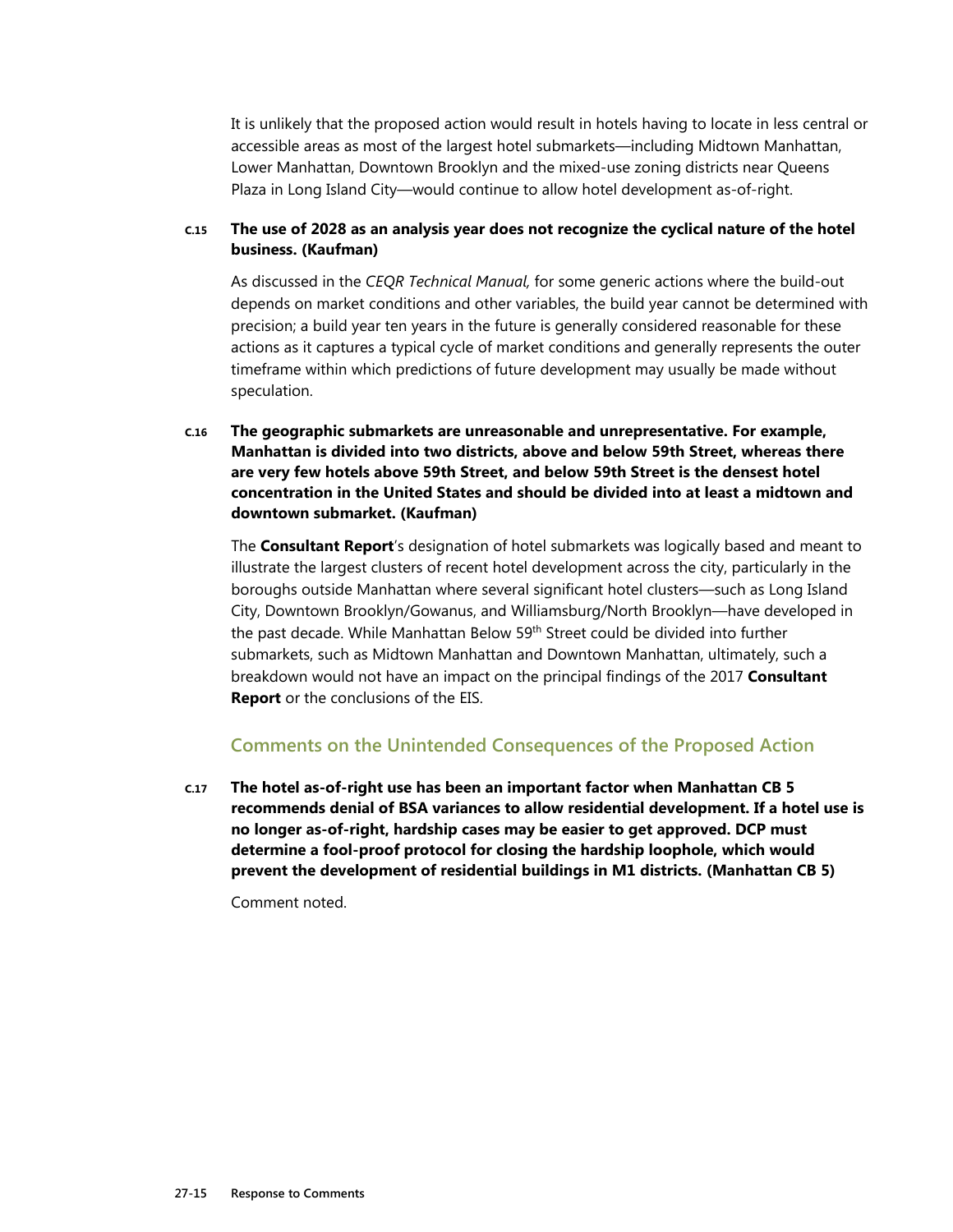**C.18 Manhattan CB 1 Is concerned that as hotel development will become more onerous in M1 districts that will now require a special permit, there will be inadvertent impacts of increased hotel development in portions of Manhattan CB 1 where hotel development will remain as-of-right. (Manhattan CB 1) Adopting a special permit requirement would transfer hotel development pressures to local areas where they are permitted as-of-right, i.e., local commercial streets that are zoned C4-2A and C4-3; but developed with local service uses for the surrounding residential areas. (Queens CB 1)** 

**DCP must monitor those areas where hotels will continue to be allowed as-of-right especially those areas in the vicinity of districts in which a special permit will be required—to ensure that they do not become oversaturated with hotels. If this risk becomes evident to community boards, that extension of the special permit requirement or other zoning regulations related to hotel should be promptly considered. (Brewer, Manhattan Borough Board) The City must study the effects of spillover from M1 district to adjacent districts in the Borough of Manhattan. (Brewer) The potential for significant increase in hotels in specific areas is not considered in the EIS. (Kaufman)** 

**The proposed action has the potential to cause a mass concentration of hotel overdevelopment in the C8 areas of Brooklyn CB 17; these areas are where vital job creating industrial businesses are located as well as where many residential units are intertwined. (Brooklyn CB 17)** 

#### **I am concerned that the conclusion that hotel development in some of these mixeduse areas are based on assumptions that may prove to be false over time. (Brewer)**

**Chapter 3**, "**Socioeconomic Conditions**," of the EIS states that there is a possibility that, under the proposed action, a shift in hotel development to nearby commercial and mixeduse districts could result in a net decrease in other permitted uses in these districts. However, the socioeconomic conditions analysis also concludes that these commercial and mixed-use districts are dispersed across the city and have active commercial and residential markets and that, therefore, the shift in hotel development to some of these other areas is not expected to significantly alter patterns of development in any one neighborhood.

Further, the socioeconomic conditions analysis states that under the proposed action, prototypical site analysis highlights the fact that future hotel development is likely to occur on soft sites where potential for displacement is not specific to the construction of a hotel.

This conclusion is applicable to the commercial districts in Manhattan Community Board 1, where hotels are generally compatible with the existing mix of businesses. The socioeconomic conditions analysis states that in all of Manhattan there will be an unmet demand of 1,900 additional hotel rooms when those rooms currently under construction are factored; 425 of these rooms would be projected to be in M1 districts based on historic distribution of hotel development patterns. In Manhattan below 59<sup>th</sup> Street, the average room-count for hotels that have opened in M1 districts in the past decade is 182. Based on this precedent, it can be assumed that two or three typically sized hotels would accommodate the unmet demand that would be met in M1 districts under a No-Action scenario. In a With-Action scenario, it is likely that these hotel rooms would be distributed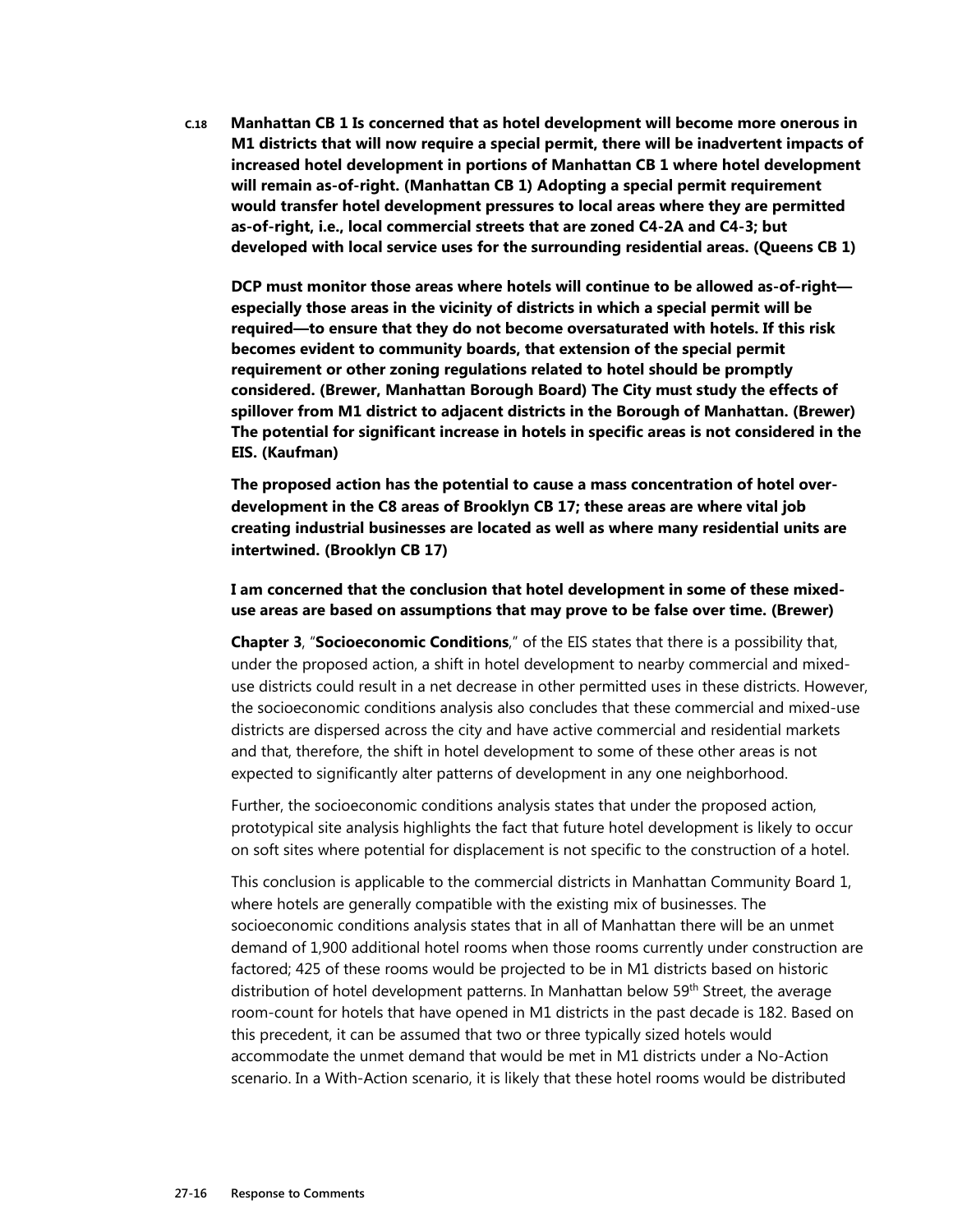across numerous as-of-right districts adjacent to M1 districts, including Community Board 1, but also in Midtown, Midtown South and the Far West Side.

As noted in "**Chapter 1**, "**Project Description**," of the EIS, DCP commissioned an economic consultant BJH Advisors to conduct a study of the hotel industry. The study found that the hotel industry has greatly expanded over the last 10 years, adding almost 40,000 hotel rooms as the number of visitors to the City grew by 30 percent. Many market analysts have forecast this growth continuing through 2020 as current hotel projects in the construction pipeline are delivered; however, as hotel demand and supply reach equilibrium, these analysts see hotel development in New York slowing between 2021 and 2028. While the hotel industry is cyclical, and forecasts often involve a certain level of incertitude, the shift of new hotels from M1 to other districts is not expected to be significant.

In response to the comment about further limiting hotels, overall, while the City is comfortable putting some limitations on hotel location and growth, it cannot restrict hotel growth in an unfettered fashion without consequences. The travel and tourism industry are very important to New York City, and hotels need to be able to freely locate in other areas of the City. The proposed special permit creates a reasonable balance between imposing limitations on hotels while continuing to allow them on appropriate sites.

**C.19 The fact that current as-of-right hotels will be subject to environmental review will impose even more stringent requirements on such applicants than the findings in the proposed zoning text and suggests that such a high barrier to development will make this Report's prophesy that no more hotels (excepting for the homeless) will be built in M1 a likely reality. (Kaufman)** 

The proposal would not prohibit hotels but would subject them to a special permit. A CPC Special Permit involves a case-by-case, site-specific review process, with findings that the CPC must make in order to grant the permit. The findings are not intended to be high barriers to development; rather, they are primarily based on assuring compatibility between a hotel development project and the surrounding area. M1 zones have emerged as areas of opportunity for many different kinds of uses – not just hotels. Therefore, the City needs to ensure that sufficient opportunities to support industrial, commercial, and institutional growth remain.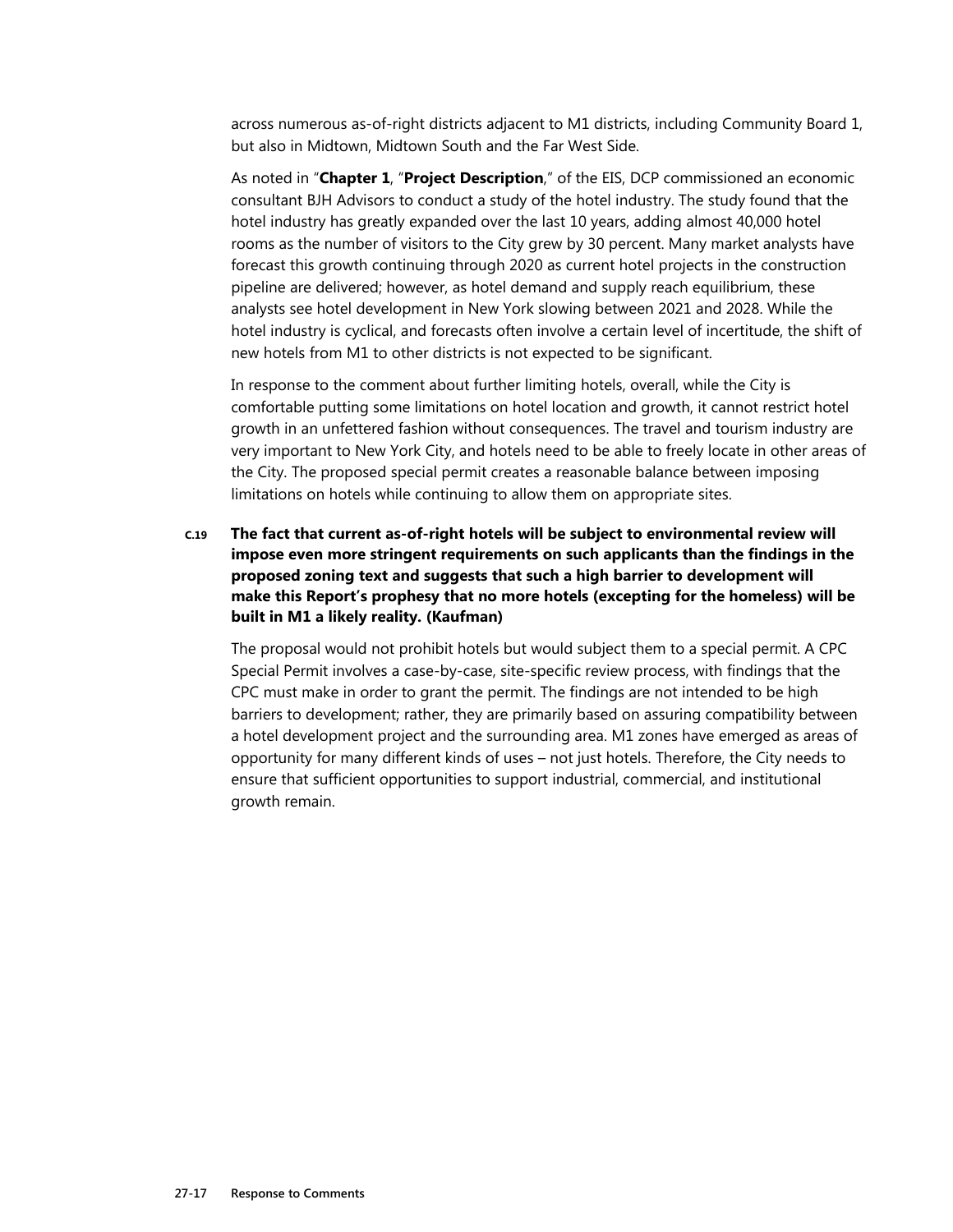#### **Comments Specific to Public Purpose Hotels**

**C.20 The proposed text amendment should be modified so that it incorporates proposed City, private, and commercial shelters to require a special permit in M1 zones. (Bronx CB2) We have a few concerns over certain exemptions for constructing new hotels, such as those for housing the homeless. (Brooklyn CB 8) Public purpose hotels should not be excluded from the Special Permit requirement as the proposed exclusion may be used as a vehicle for for-profit transient hotels to site in M1 zones. (Manhattan CB 4) The proposed exemption for hotels operated for a public purpose, i.e., transient hotels that are the equivalent of homeless shelters, undermines the intent of the proposed text amendment. (Queens CB 5) We strongly oppose the waiving of the Special Permit when a hotel is proposed for a public use. (Queens CB 9) The exemption for homeless shelters should be removed. (Queens CB 11) The conditions should be modified so that any transient facility, regardless of either having contractual status with a State, City, or non-profit organization, or not having such status, and regardless of the eventual end use, will be subject to the Special Permit requirements. (Queens CB 6) Hotels for public purposes in the M1 districts should also be required to go through the special permit review process. (Katz) The City should not exempt itself from the requirements of the proposed text amendment. (Manhattan CB 11) If the City is unwilling to require a special permit for transient hotels for a public purpose in M1 districts, it must also adopt criteria for ensuring a fair distribution of these facilities and require a meaningful review process for every such development. (Brewer) The proposed zoning text exempts any new hotel from special permit review that is used for or converted to a public purpose, potential causing oversaturation of shelters in the Dutch Kills and Ravenswood areas. (Queens CB 1) Pairing a ban on hotels with eliminating public review of the homeless shelters will give rise to a wave of new homeless shelters in M1 zones. (Kaufman)** 

As explained in the EIS, while transient hotels operated to house homeless individuals will continue to be permitted as-of-right in M1 districts as they are today, this proposal is intended to address land use concerns associated with new commercial hotels and is neutral with regard to current policies for siting shelters. It is a legal obligation of the City to shelter anyone who needs housing in the five boroughs, which requires retaining the existing flexibility in zoning that permits temporary housing for the homeless in all M1 districts. The proposed text amendment is designed to place controls on the location of hotels for visitors and not hotels used exclusively to shelter homeless individuals. (As described in "Turning the Tide on Homelessness in New York City," the City aims to end the use of all cluster sites and commercial hotel facilities citywide that are currently used to house the homeless by opening a number of new, more effective traditional shelters.)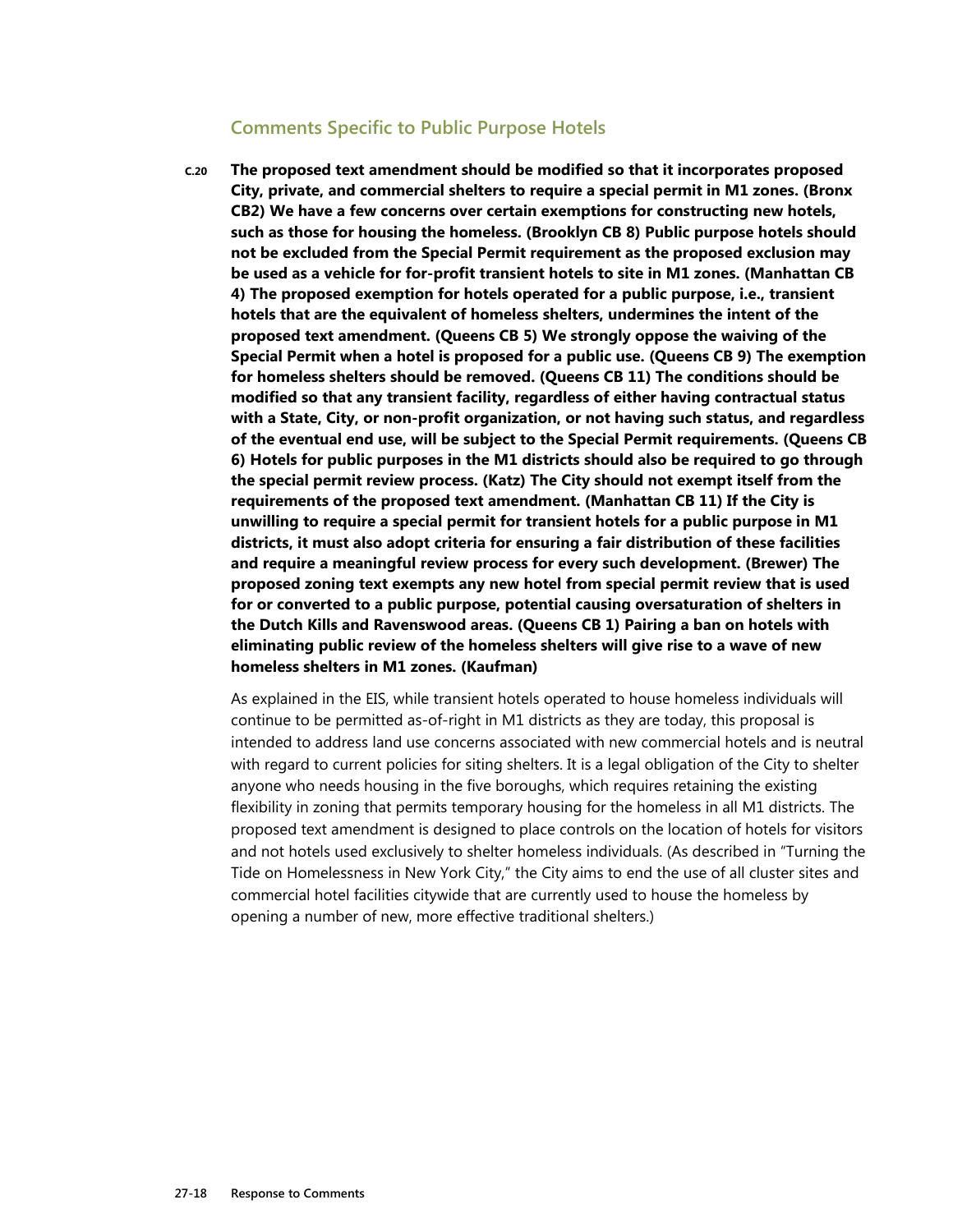**C.21 A second Special Permit should be introduced for when a hotel initially receives a Special Permit and the City subsequently determines that the hotel will be used for a public purpose, for whatever reason. (Queens CB 9) Although the conversion of a public service hotel to a transient hotel will require a Special Permit, it is likely that the default conclusion will be that a building that operates as a public service hotel is fundamentally unsuited for any use but a hotel, thus minimizing the compatibility hurdle. (Manhattan CB 4)** 

While the use of commercial hotel locations as a temporary stop-gap measure may still occur, according to DHS, use of hotels is under emergency situations when there is not enough shelter capacity on a given night. Further, according to DHS, its first priority in the Mayor's "Turning the Tide" plan is to transform the shelter system and completely end the use of all remaining cluster sites and commercial hotel facilities as well.

Please also see responses to Comment 3 and 20.

**C.22 The language around the public purpose exemption must be more specific to indicate how much of a hotel must be allocated for a public purpose, whether as a percentage or total number of rooms, before the exemption is triggered. (ANHD)** 

Comment noted.

#### **Comments Specific to Areas of Applicability**

#### **Areas for Exclusion**

**C.23 All of Manhattan should be excluded from the hotel special permit. (REBNY) The City's stated justification for the restriction is that hotels are crowding out other uses in low density M1 locations which are providing a reservoir of space for the new light manufacturing/commercial uses. These conditions do not apply in Manhattan where M1 districts have higher densities. Additionally, the Consultant Report states that Manhattan has reached saturation in hotel development due to the recent hotel boom. A hotel special permit in Manhattan is unnecessary and should be excluded. (REBNY)** 

While Manhattan tends to be denser and less industrial than other boroughs, and thus less likely to experience a particular type of potential land use conflict than other boroughs, there remains a need to evaluate the appropriateness of hotels in the context of each neighborhood in Manhattan. As explained in **Chapter 1**, "**Project Description**," of the EIS, the proposed action would allow for consideration of the appropriateness of hotel development in M1 districts on a case-by-case basis, ensuring there is a balanced mix of uses, as appropriate.

#### **C.24 Manhattan CB 5 should be excluded from the proposed text amendment. (Manhattan CB 5)**

See response to Comment 23.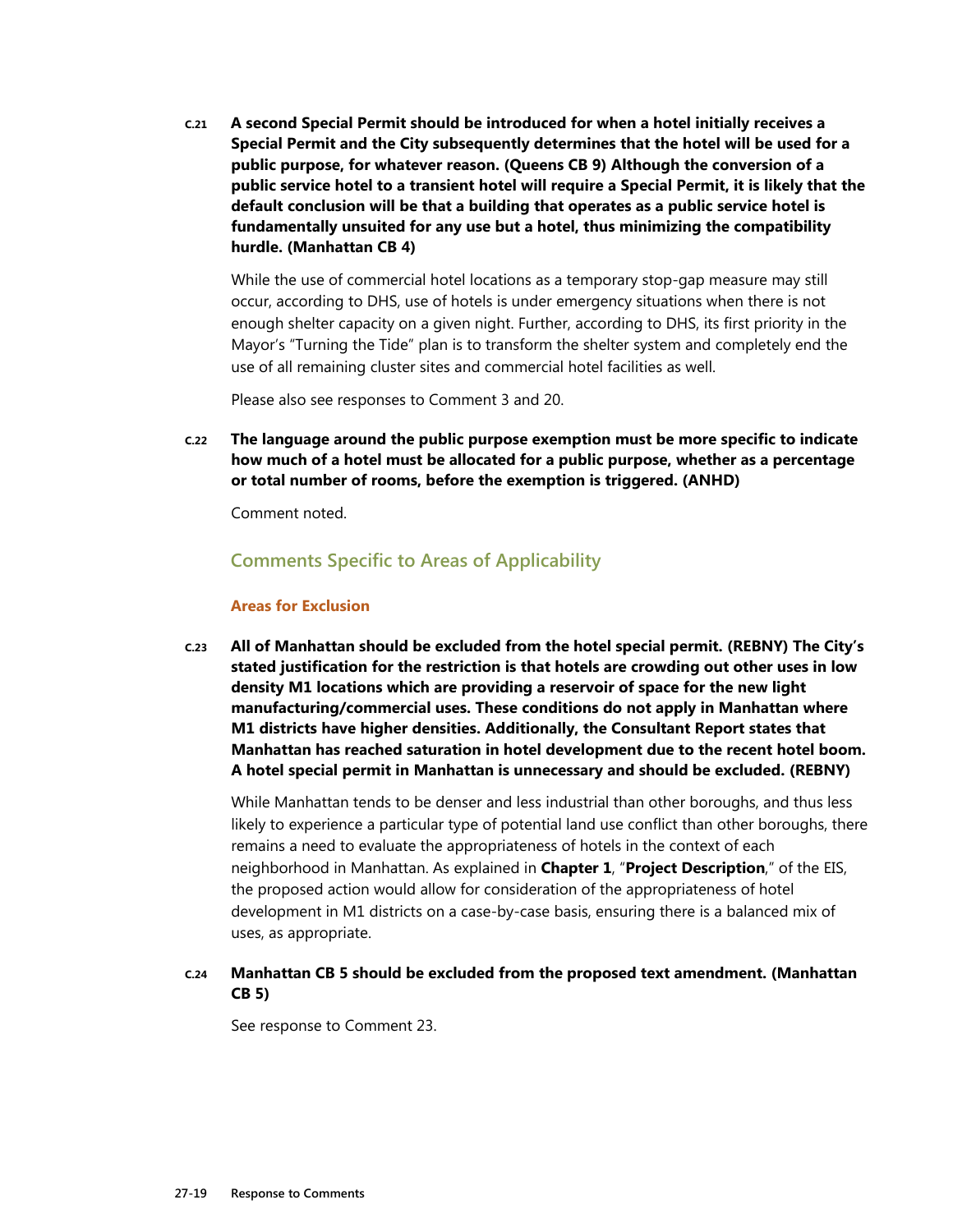**C.25 The Hampton Inn & Suites Hotel, and future hotels and boatels located on South Avenue's Corporate Park should be exempt from the text amendment and considered "grandfathered" in. (Matteo, Staten Island CB 2) The Staten Island Industrial Park Campus should be exempt from the new special permits requirements. (Matteo)** 

With the exception of M1 areas adjacent to the airports where hotels play a specific and important part in the local and regional economy, the zoning change is intended to allow for a consistent process for consideration of the appropriateness of new hotel development in M1 districts citywide.

**C.26 The City should exclude areas that have special zoning provisions that already consider and address location-specific conditions and needs. This would capture Special Districts, like Long Island City, SoHo, West Chelsea, and the Garment District, as well as M1-5A and M1-5B areas. (REBNY) M1-5 and M1-6 districts should be treated differently than M1-1 zones as they have radically different character, location, and bulk regulations. (Kaufman)** 

See response to Comment 25.

#### **Areas for Inclusion**

**C.27 ALL hotels should require a special permit. (Queens CB 14) Special permits for hotels in all districts should be required. (Katz) The text amendment should be extended to all zoning districts. (Queens CB 11) The Proposed Action should be expanded so that the Special Permit is not limited to M1 areas but instead covers all manufacturing and commercial districts citywide where hotels/motels presently can be built as-of-right. All hotels/motels should be examined on a case by case basis since the addition of a hotel/motel can trigger negative impacts to the area, especially when built in districts within close proximity to residential areas and other community resources. (Brooklyn CB 10)** 

As stated in **Chapter 1**, "**Project Description**," of the EIS, the travel and tourism industry are very important to New York City. Tourism has become a major City industry and last year, NYC attracted over 63 million visitors. As a major industry that supports the livelihoods of hundreds of thousands of New Yorkers, the City needs to support this important industry.

While the City is comfortable putting some limitations on hotel location and growth, it cannot restrict hotel growth in an unfettered fashion without consequences. Hotels need to be able to freely locate in some areas of the City, and the proposed special permit creates a reasonable balance between imposing some limitations on hotels while continuing to allow them on appropriate sites.

#### **C.28 A special permit should be required for hotel development in C zones as applicants will seek alternative zoning districts to avoid the special permit process in the M1 zones. (Staten Island CB 3) A permit must be required for C8 zones. (Brooklyn CB 17)**

In areas of the City zoned for commercial use, the current provisions that allow as-of-right hotels are important to the City's overall economy. In its ongoing planning efforts throughout the City, DCP will continue to consider the appropriate role of new commercial hotels.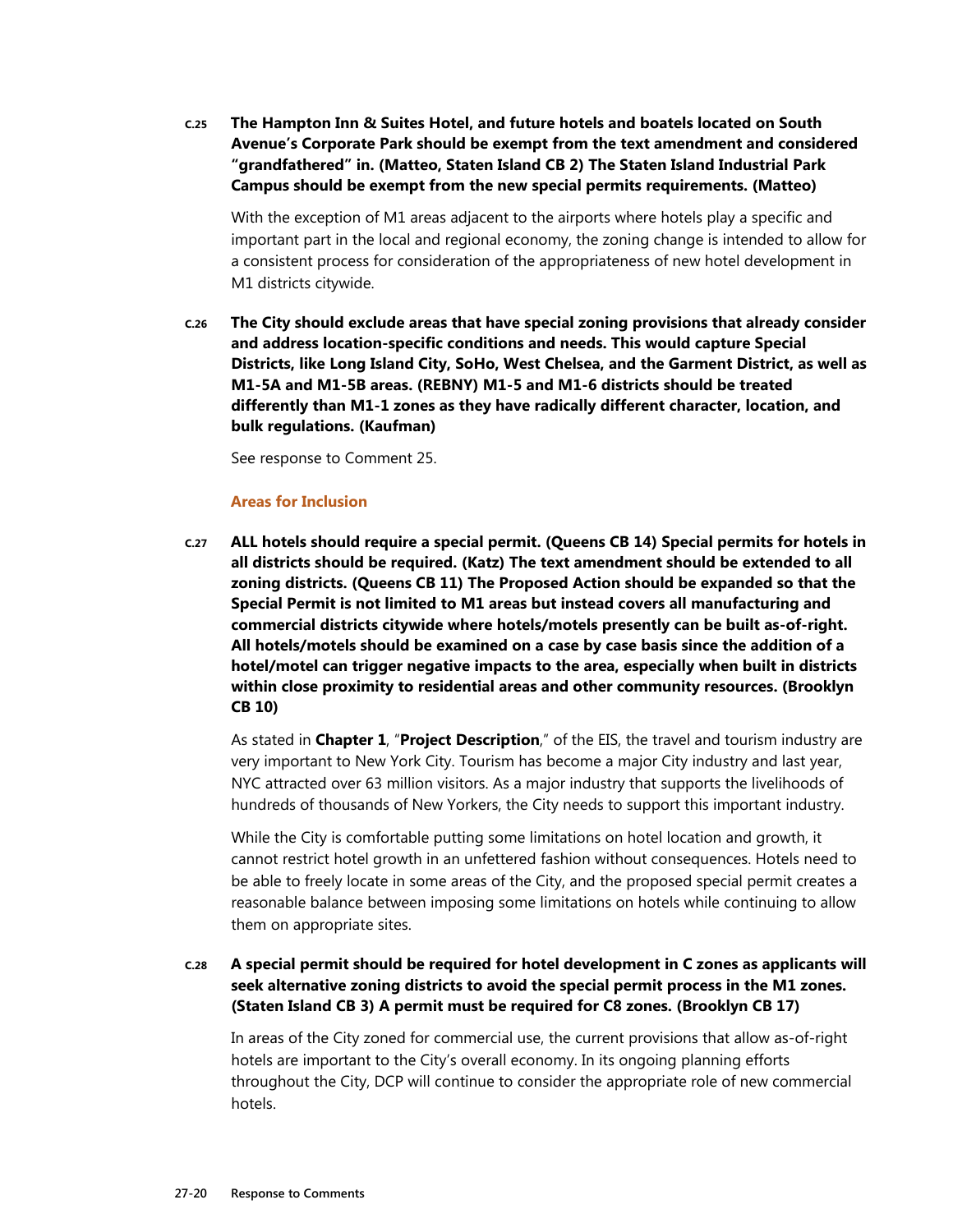Please also see response to Comment 27.

**C.29 The proposed text amendment should be modified to not exclude M1 districts that include airport properties and areas adjacent to airports. (Queens CB 10) M1 areas adjacent to the airports should not be exempted from the hotel special permit requirement. (Katz) The text amendment excludes the M1 areas around La Guardia and JFK airports. Given the City's existing commitment to restrict competing uses in IBZ, most recently in its action to restrict self-storage, it is crucial that the proposed action to restrict hotels applies the same standard to manufacturing districts in all IBZs. (ANHD) As per Appendix K-Excluded Areas in M1 District in the Text Amendment and the index map (EIS Appendix 2), one area in our community board is named the Ozone Park/JFK and is shown as an exempted area. This area is part of, and adjacent to, a residential area with a school within our Community Board. Queens CB 10's position is that the new established restrictions for a Special Permit for new hotel development will be needed in this area and therefore should not be excluded. It is a condition of Queens CB 10's approval that all proposed hotel uses within M-1 districts be required to obtain a special permit. (Queens CB 10)** 

The EIS, in **Chapter 22**, "**Alternatives**," did consider an alternative that modified the geographic applicability of the proposed action to include the M1 districts immediately surrounding the City's two airports (Airport Areas Inclusion Alternative). The EIS concluded that this alternative would likely diminish hotel production in the M1 zones immediately surrounding the airports as compared to the proposed action.

Airports are a major economic generator for New York City, and given the importance of the aviation industry to the City, subjecting all M1 areas adjacent to airports could potentially make the City airports less attractive costing the aviation industry business and resulting in fewer jobs for City residents.

Currently, the area around John F. Kennedy (JFK) Airport is largely industrial, with air cargo being a significant industry not only for the airport, but for the City's economy as a whole. JFK also serves as an important entryway into the City for both domestic and international tourists. Both JFK and LaGuardia Airports act as hub for travelers transferring between planes and as broad regional hubs for travelers who are going to the many destinations served by the airports. The broad reach of the airports requires many hotel rooms as many travelers and airplane personnel are in need of overnight accommodations.

Today, there is an established cluster of hotels located in the vicinity of both JFK and LaGuardia Airports that are actively serving visitors. There continues to be strong demand to accommodate the increasing number of visitors to the City. It is projected that the number of passengers to the airport will grow by at least 20 percent at the two airports by 2030. As a result, the areas around the airports will need to continue to serve overnight visitors with accessory businesses such as auto rental companies and hotels.

#### **C.30 Consideration should be given to the benefits of broadening the scope of the hotel special permit to all of Manhattan below 59th Street. (Brewer)**

Despite recent growth of hotels in Brooklyn Queens, the Bronx, and Staten Island, Manhattan unquestionably remains the largest, most diversified and most mature hotel market in New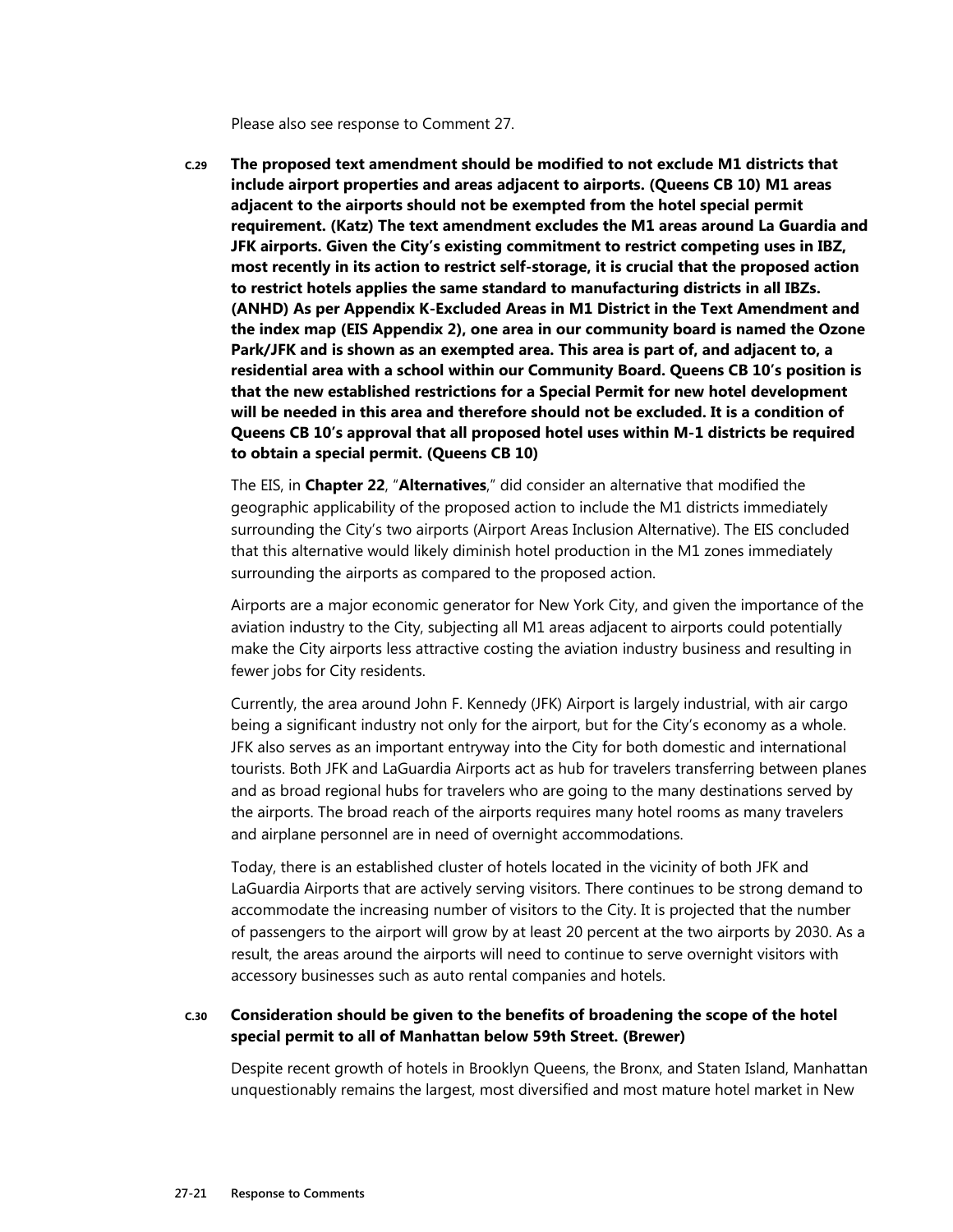York City by a large margin. According to the **Consultant Report**, Manhattan is home to 83 percent of New York City's hotel rooms and the only borough in New York City to have hotels of every typology.

Manhattan below 59<sup>th</sup> street was studied as one of the major geographic submarkets in this analysis, and the extent of Manhattan between 59<sup>th</sup> street and the Battery accounts for 90 percent of the borough's hotels and 93 percent of its hotel rooms. Manhattan below 59<sup>th</sup> Street is the core of New York City's tourism industry and this area should continue to serve the tourism industry without putting additional restrictions on hotels that can build in as-ofright areas outside of M1 districts.

Please also see response to Comment 18.

**C.31 Because north-west Tribeca is increasingly mixed-use with many residents, where asof-right hotel development under 100 rooms continues to cause conflict and negatively impact neighborhood character, Manhattan CB 1 requests that DCP study the potential for expanding these proposed special permit requirements to areas A4, A5, A6, and A7 of the Special Tribeca Mixed Use District. (Manhattan CB 1)** 

See response to Comment 23.

**C.32 Queens CB 2 recommends that the LIC Special District be included in the geographic areas covered by the text amendment and that DCP initiate a study immediately to review including the LIC special mixed-use district in the text amendment with the potential to expand to other districts. (Queens CB 2) DCP should conduct a study to determine if the Long Island City Special Mixed-Use District and other special districts should have the hotel M1 special permit requirement. (Katz)** 

Comment noted.

**C.33 A comprehensive zoning approach to all of the City's IBZs is needed. (ANHD)** 

Comment noted.

#### **Comments on the Findings/Approval Process**

**C.34 Brooklyn CB 17 recommends that the Community Board where a hotel development is proposed to be located is given veto power, or at the very least a voting interest, rather than a solely advisory role. (Brooklyn CB 17)** 

Comment noted.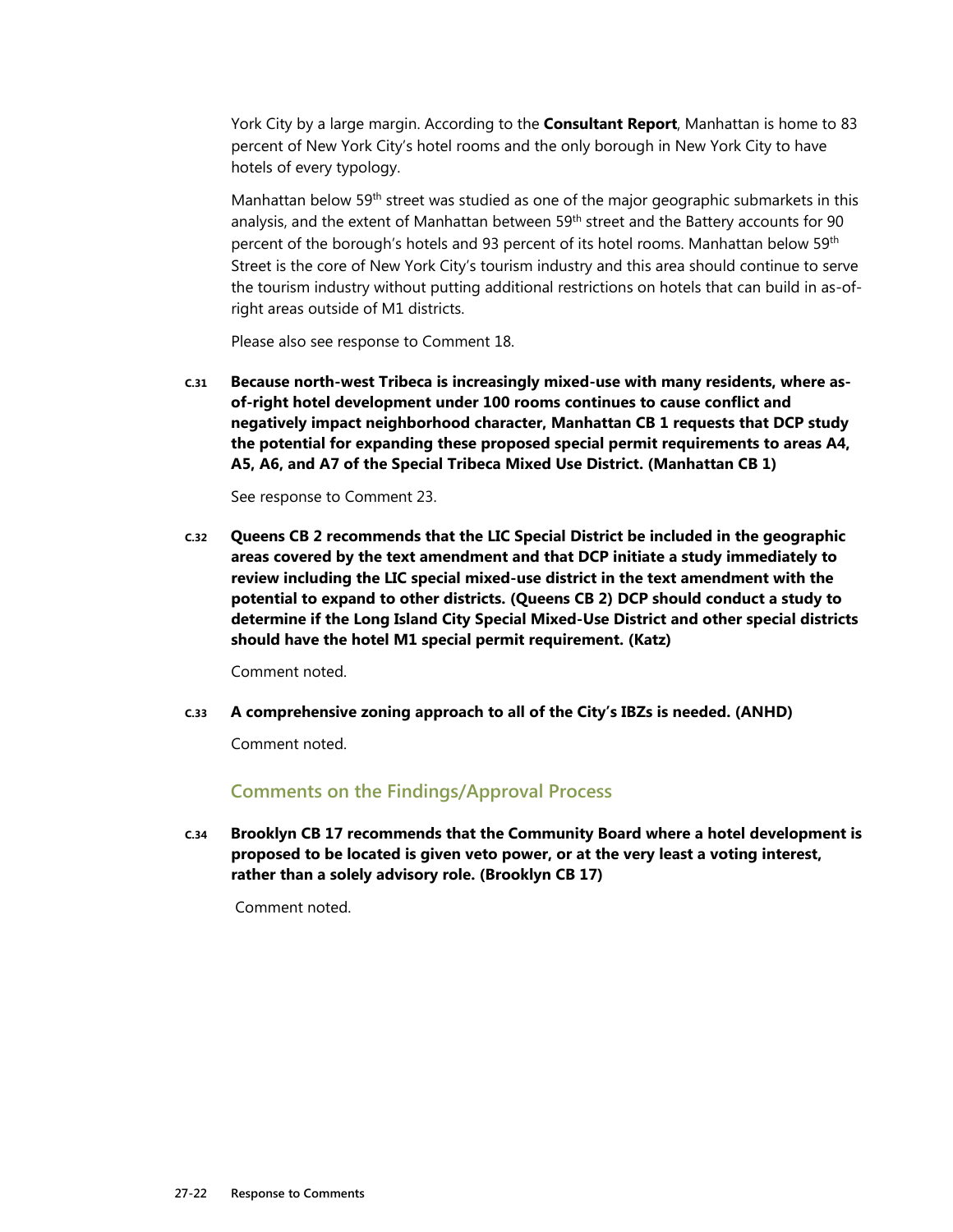**C.35 Brooklyn CB 17 is concerned that the M1 Hotels text amendment is not sufficiently transparent regarding the process by which a developer actually seeks a special permit and therefore recommends that developers applying for the special permit be required to present their development plan to the respective local Community Board within 14 days of apply for the special permit to demonstrate that the development meets the requirements of the special permit. (Brooklyn CB 17)** 

Comment noted. The Uniform Land Use Review Procedure (ULURP), pursuant to the City Charter, requires referral of special permit applications to the affected Community Board for review and recommendation.

**C.36 Manhattan CB 1 requests more detailed and specific language in the findings required for the grant of the special permit: i.e., define terms such as "undue vehicular or pedestrian congestion" and "impair the essential character or future use of the surrounding area." (Manhattan CB 1) The findings are vague and require supporting documentation to define key terms. (Kaufman)** 

#### Comment noted.

M1 districts are widely mapped throughout the City and are varied in their character. In the heavier industrial areas, such as Industrial Business Zones (IBZs), hotels may be visually inconsistent, bring in foot traffic and change the balance of uses in the neighborhood. In the more mixed-use M1 areas, DCP has seen gradual concentration of hotels come in and change the character of those places.

A single hotel on its own may be totally appropriate and not drastically change the characteristics in one neighborhood, but it may in another, which is why DCP believes it is appropriate to review hotel development in M1 districts on a case-by-case basis and that the flexibility in the findings is necessary in order to allow for CPC discretion.

**C.37 The proposed finding related to a hotel's impact on surrounding uses should be modified as follows (new text is in underline): the site plan incorporate elements that are necessary to address any potential conflicts between the proposed #use# and adjacent #uses#, such as the location of the proposed access to the #building#, the #building's# orientation and landscaping, and storage space for trash and for linens. (Manhattan CB 4) The findings should be strengthened to that situations in which hotel use or oversaturation of hotels presents a conflict with existing uses is considered regardless of potential mitigation. (Brewer, Manhattan Borough Board)** 

#### Comment noted.

**C.38 The proposed finding related to a hotel's impact on vehicular and pedestrian circulation should be modified as follows (new text is in underline): such #use# will not cause undue vehicular or pedestrian congestion on local #streets# or reduction in the availability of nearby parking; and… (Manhattan CB 4)** 

Comment noted. Please also see response to Comment 36.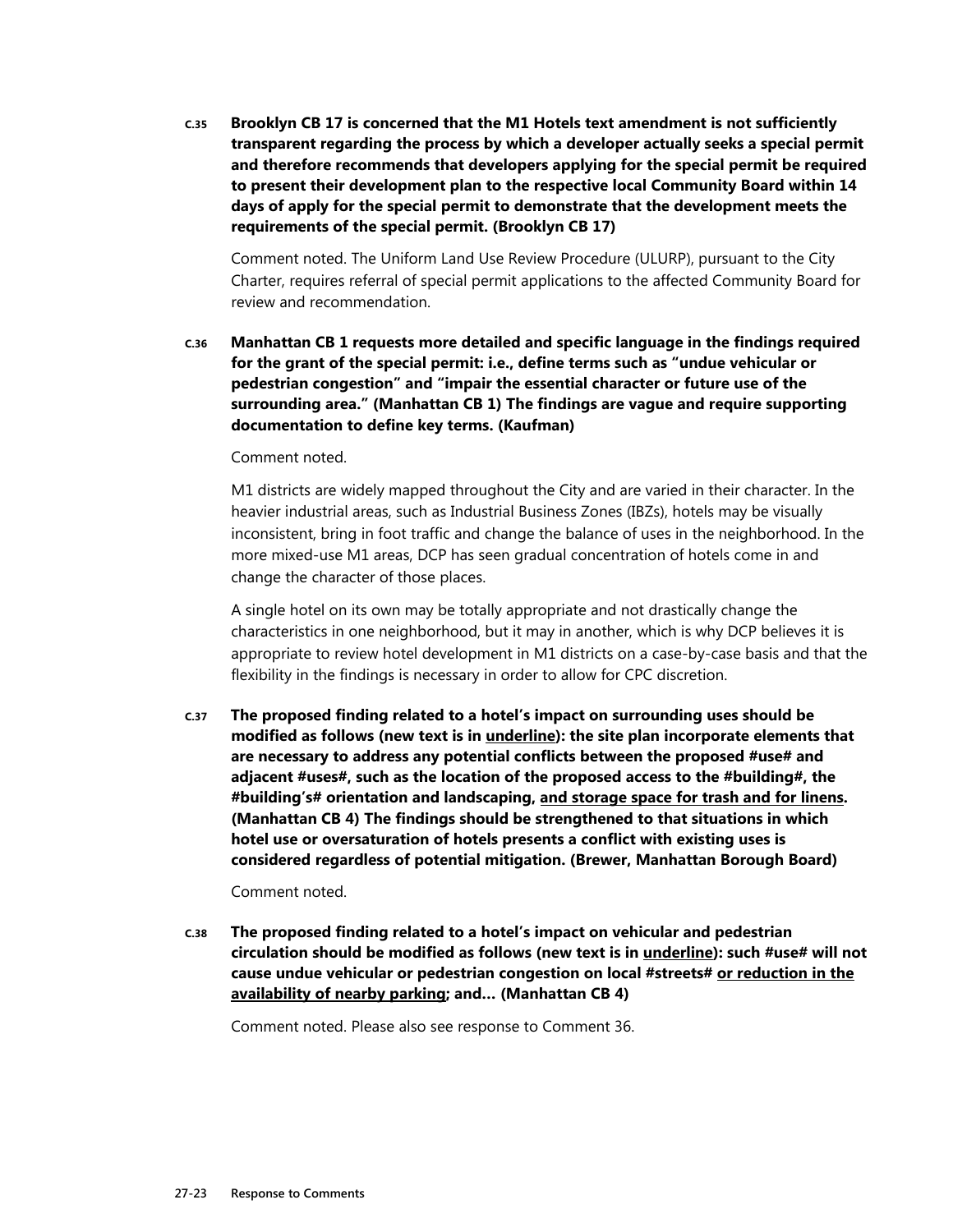**C.39 The proposed finding related to a hotel's impact on neighborhood character should be modified as follows (new text is in underline): such #use# will not impair the essential character or future use or development of the surrounding area and in areas where M1 districts are adjacent to #residential# districts, such #use# shall be compatible with adjacent #residential# districts. (Manhattan CB 4) The findings should be strengthened to include a finding that uses be consistent with the character and context of the neighborhood. (Brewer, Manhattan Borough Board) An additional finding should be added to protect and encourage a harmonious balance of uses consistent with the mixed-use character of Manhattan CB 2's M1-5 districts where non-manufacturing uses are prevalent. (Manhattan CB 2)** 

Comment noted. Please also see response to Comment 36.

**C.40 The language around essential character should be strengthened to consider how a proposed development would impact the real estate market in the area. (ANHD)** 

Comment noted.

**C.41 In addition to determining whether a proposed project successfully mitigates potential conflicts, it is important to address whether a proposed transient hotel is fundamentally compatible with existing neighboring uses and areas. Manhattan CB 4 requests that the question of undesirable concentration of hotels be incorporated as an additional finding:** 

#### **d. Concentration of Hotels**

**such #use# shall not cause undue concentration of such #uses# within a 500-foot radius of the proposed location. (Manhattan CB 4)** 

Comment noted. Please also see response to Comment 36.

**C.42 The text amendment should be modified to require that sufficient parking be included: one car per two guest rooms. (Staten Island CB 1)** 

Comment noted. Please also see response to Comment 36.

**C.43 Because many manufacturing districts are located along the waterfront and in flood zones, an additional condition should be added to the findings requiring payment into a fund for resiliency infrastructure and protection from extreme weather events. (Manhattan CB 1) DCP should continue to work with CBs on their board-specific concerns such as resiliency issues relating to hotels in flood zones and the impacts of the special permit requirement on certain specific districts and uses. (Manhattan Borough Board)** 

For sites that are located within New York City's Coastal Zone, they will be required to demonstrate consistency with the City's Waterfront Revitalization Program (WRP), which takes these concerns into consideration.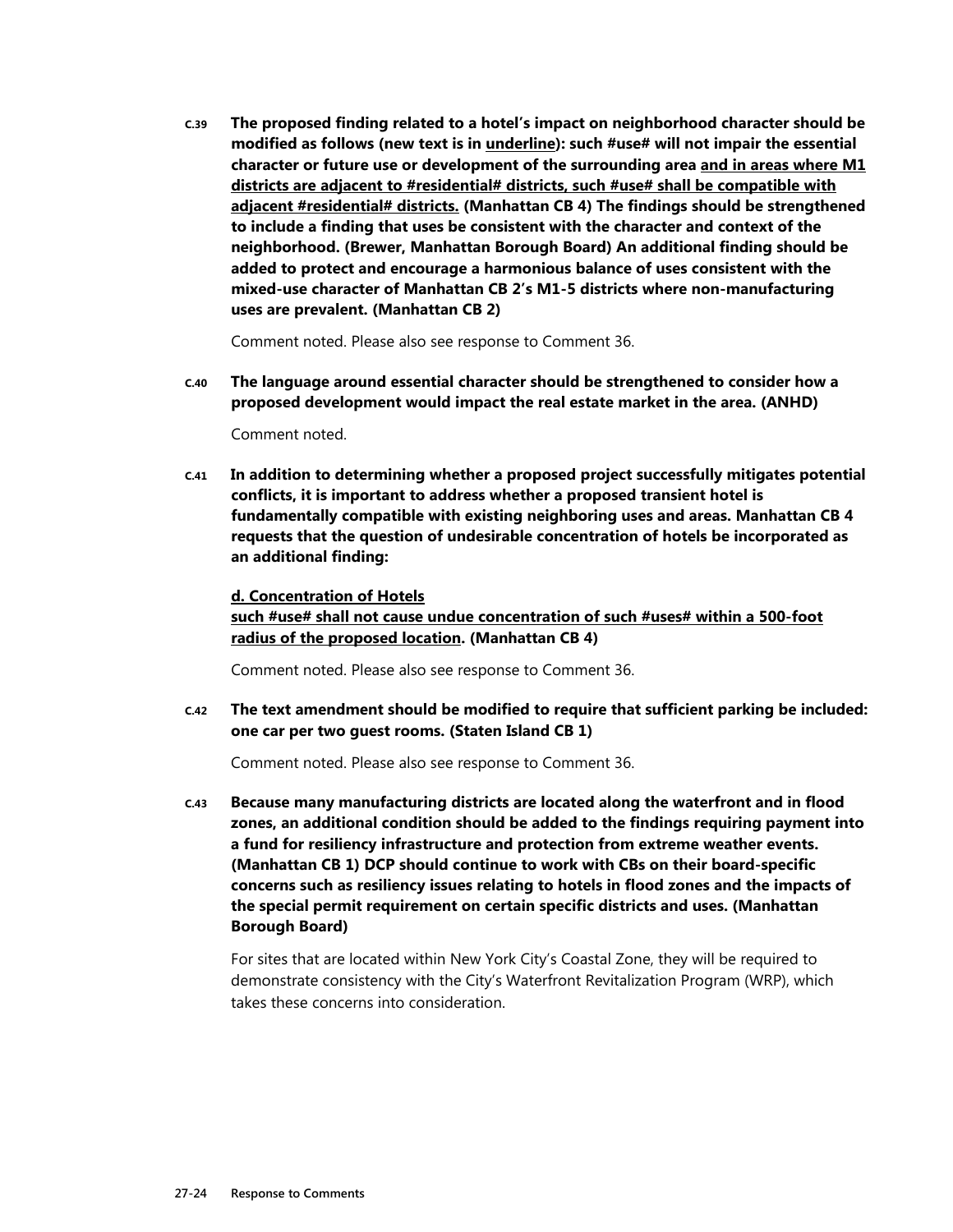**C.44 Manhattan CB 2 requests that the text amendment specifically allow CPC to prescribe appropriate additional conditions, for example, limitations of eating and drinking establishments, based on their impact on residential uses in the area, similar to the Conditions and Safeguards provision from ZR 74-21. (Manhattan CB 2)** 

Eating and drinking establishments are permitted as-of-right in M1 districts today, and are not the subject matter of the proposal. Imposing new limitations on uses allowed as-of-right would be outside the scope of the proposed action, as well as outside the scope of a future application for a hotel special permit. The special permit would allow the CPC to consider the appropriateness of a hotel development including any facilities accessory to the hotel, as part of the scope of a future application for a hotel special permit, within the context of the surrounding area and would allow for modifications that minimize conflicts with adjacent uses.

Please also see response to Comment 36.

**C.45 The text amendment should be modified so that existing restrictions on certain uses below the level of the second floor in M1-5A and M1-5B districts are retained. (Manhattan CB 2).** 

Comment noted.

**C.46 The text amendment requiring a hotel special permit should be modified to be clear that it will not supersede the requirement for any other special permit that may otherwise be applicable. (Manhattan CB 2, Manhattan Borough Board)** 

Comment noted.

**C.47 The findings should be modified so as to differentiate between applications for hotels in industrial M1 zones versus mixed-use M1 zones. (Kaufman)** 

The special permit allows ample discretion to evaluate new hotel development and its effect on neighborhood characteristics and surrounding uses, whether it is in an industrial M1 zone, or a mixed-use M1 zone. Further, because M1 districts are varied in their character, it is important to review new hotels in these areas on a case-by-case, site-specific basis.

Please also see response to Comment 3.

#### **Additional Comments**

**C.48 The City should consider limiting the applicability of the hotel special permit to a certain period. (REBNY) The Consultant Report states that the current hotel development boom is unlikely to sustain itself over the long term and that the market is displaying signals that supply is on pace to match demand. (REBNY)** 

Comment noted. The proposed action is not expected to have an adverse effect on the supply of hotel rooms in New York City. In the event that conditions change markedly in the future, DCP and the CPC can respond accordingly.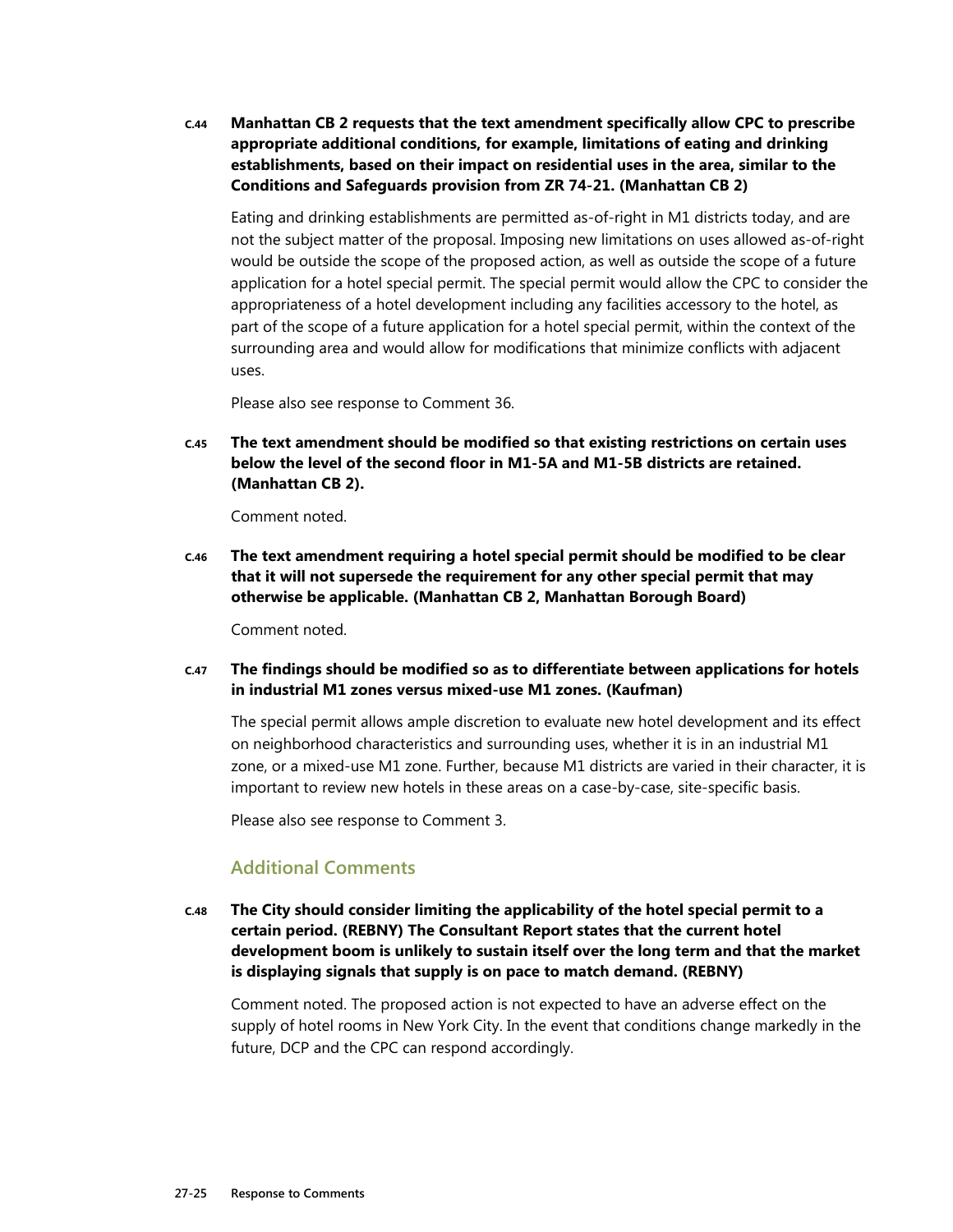**C.49 I request that DCP/CPC amend the proposed Section 42-111 of the proposed zoning text amendment to extend, until the date that the CPC adopts the hotel text amendment, the date by which hotels that receive a building permit or partial permit prior to the adoption of such text amendment may start or continue construction. (Kramer) The 39th Street hotel will be a 299-room, boutique transient hotel located in an M1 zoning district on West 39th Street between Fifth and Sixth Avenues. The hotel owner obtained from DOB zoning approval, with foundation approval obtained on April 27, 2018. The owner expects to obtain a foundation permit shortly. Construction of this hotel has been in process for more than 4 years, commencing at least 3 years before the hotel text amendment was presented to the public and four years before certification of the hotel text amendment by the Commission. There is no certainty that the 39th Street hotel could obtain a special permit pursuant to the hotel text amendment, even if the owner were to apply for one, and the process would result in additional significant delay and increased costs. (Kramer)** 

The Department acknowledges that a number of hotel developments were already welladvanced in the development process at the time of referral of the text amendment and therefore included a provision to cover a much larger universe of projects in which substantial investments have already been made. Extending the provision to the date of adoption would cover an even larger universe of projects that have not advanced as far in the development process. A number of projects that have obtained their permits postreferral date and made substantial investments may be eligible to vest under Zoning Resolution Section 11-30 or by applying to the BSA.

**C.50 The text amendment will increase filings with DOB to secure permits for hotels so they may be grandfathered and avoid special permit review. In recent months permit applications were filed with DOB to construct 700+ new rooms at four sites in Queens CB 1. (Queens CB 1)** 

Comment noted. Please also see response to Comment 49.

**C.51 Three years is too generous a timeline to complete construction under existing zoning regulations without community review. There has already been a stalled and incomplete construction site in Dutch Kills that requested from BSA an extension of time to complete under the previous zoning regulations. (Queens CB 1)** 

Comment noted. The vesting provision that was referred out is similar to that for Greater East Midtown, the zoning text amendment was adopted in August 2017, and DCP determined that three years is a reasonable timeframe for construction for new commercial hotels.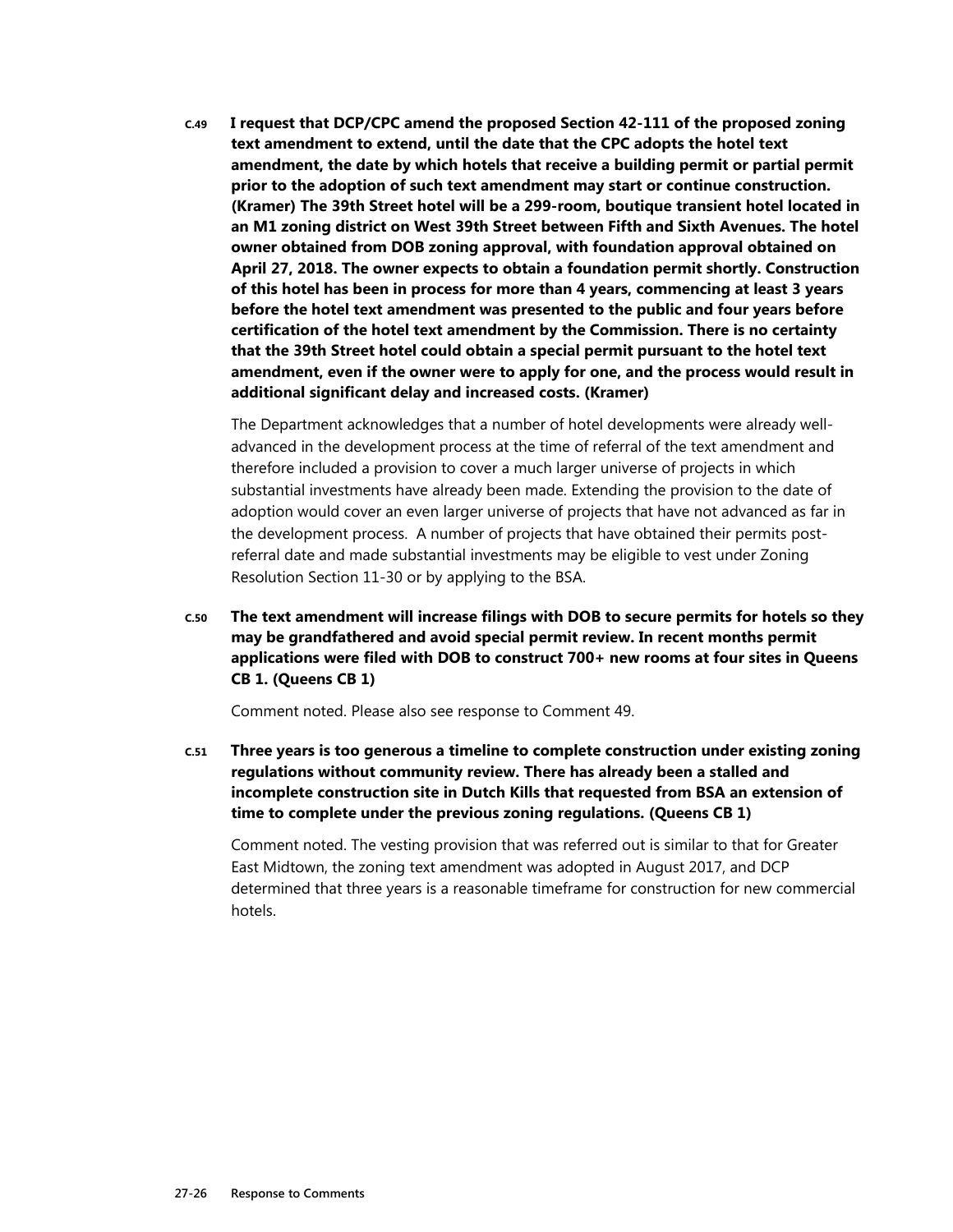**C.52 The Proposed Action does not address the hotel-related issues in Queens CB 1 that arose since the adoption of the Long Island City Special Purpose District. That zoning amendment envisioned new mixed commercial and residential development, but, instead, the Special District significantly tipped the residential/industrial balance from a traditionally mixed-use neighborhood to an area that is now predominantly commercial and transient. (Queens CB 1) The proposed zoning text exempts any new hotel proposed in the LIC Special Purpose District from special permit review, allowing the current hotel development trend in the area to continue. (Queens CB 1)** 

See response to Comment 27.

#### **Alternatives**

**C.53 The City should consider an alternative based on the number of room keys. There is likely some linkage between the number of keys and the effect on neighborhood character, which is a consideration for the proposed action. (REBNY)** 

As explained in the Purpose and Need section of **Chapter 1**, "**Project Description**," of the EIS, the proposal is intended to address land use concerns associated with new commercial hotels and evaluate their potential to impair the neighborhood character or be incompatible with surrounding uses, based on factors including but not limited to their sizes. Therefore, an alternative with applicability based on room size would not be consistent with the purpose and need of this proposal.

#### **Comments on the DEIS Technical Areas**

**C.54 The Principal Conclusion, that the Proposed Action "would not have the potential to significantly affect land use, zoning or public policy" is FALSE. (Kaufman) By casting the Proposed Action as being "from non-hotel use (such as residential) to a commercial hotel", it makes clear that it expects hotels to displace residential uses outside of M districts. The prediction that "other uses that better serve the mixedcommunity, would be developed in place of hotels" is also folly, as the only alternative use that the report puts forth as viable are homeless shelters, which will serve some interests but likely be objected to by "the community" ("mixed-community" is a misnomer for districts where residential use is not legal). (Kaufman)** 

DCP commissioned an economic consultant BJH Advisors to conduct a study of the hotel industry and the resulting market report found that the hotel industry has greatly expanded over the last 10 years, adding almost 40,000 hotel rooms as the number of visitors to the City grew by 30 percent. The salient portions of that market report have been described and summarized in **Chapter 1**, "**Project Description**," of the EIS.

Many market analysts have forecast this growth continuing through 2020 as current hotel projects in the construction pipeline are delivered; however, as hotel demand and supply reach equilibrium, these analysts see hotel development in New York slowing between 2021and 2028. While the hotel industry is cyclical and forecasts often involve a certain level of incertitude, the shift of new hotels from M1 to other districts is not expected to be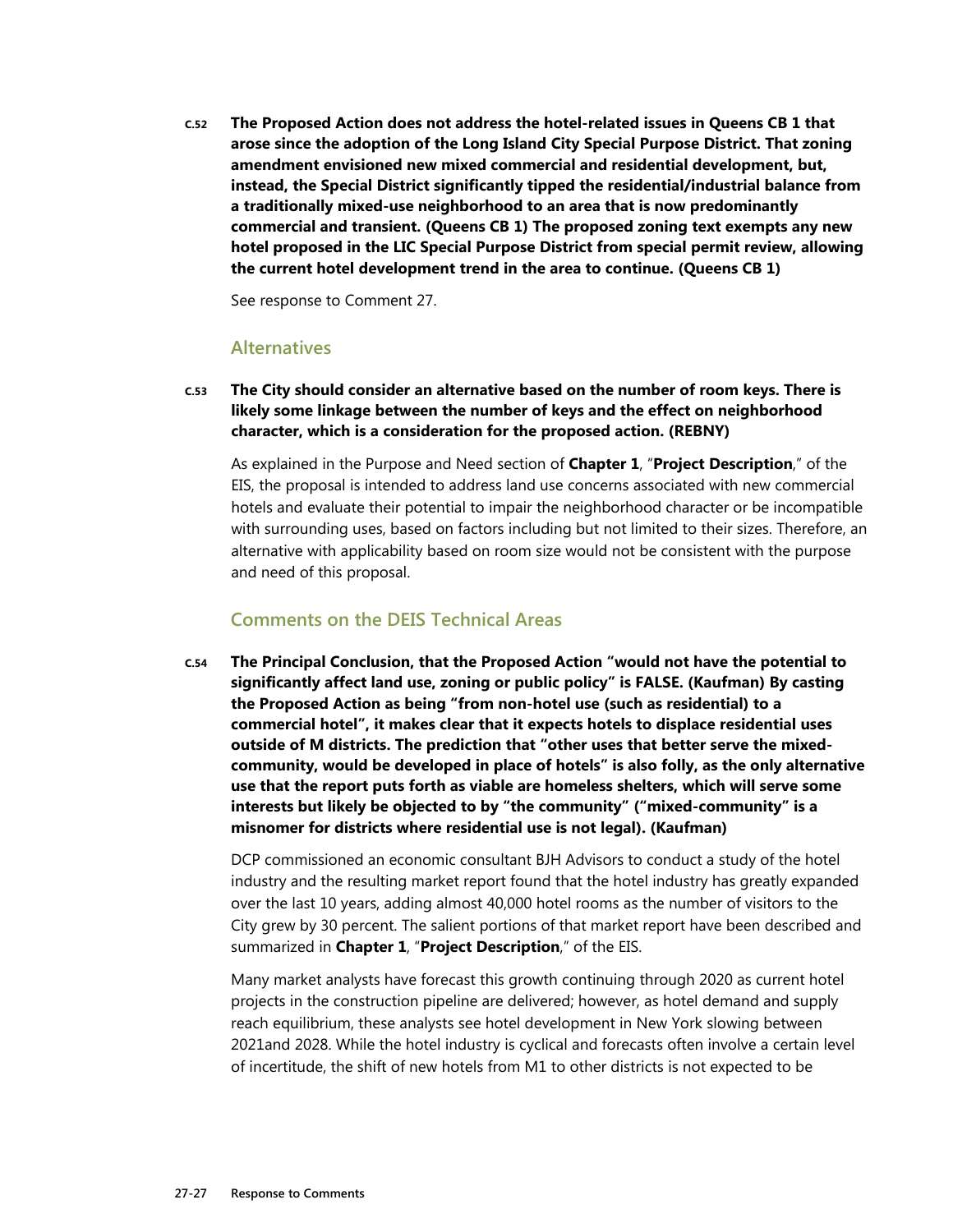significant as defined by CEQR and stipulated in **Chapter 2**, "**Land Use, Zoning, and Public Policy**," of the EIS.

#### **C.55 The conclusion that the proposed action is not projected to have a significant adverse impact on the hotel industry in New York City is false. (Kaufman)**

As outlined in the **Chapter 1**, "**Project Description**," of the EIS, in a No-Action scenario, it is projected that approximately 30 percent of the unmet demand for additional hotel rooms in New York City, or approximately 1,150 rooms, would be developed in M1 districts citywide. In a With-Action scenario, it is assumed that the additional time and costs associated with a special permit process would likely drive a significant portion of this development outside M1 districts to contiguous commercial and mixed-used districts where these hotels could be built as-of-right. Because these as-of-right districts are plentiful across the city, including in areas adjacent to M1 districts in some of the city's most active hotel submarkets, it is expected that new hotels will continue to be developed and that New York City will be able to accommodate the projected demand of both business and leisure visitors over the next decade.

The market analysis illustrated that the growth in tourism NYC has experienced and the current rapid pace of hotel development is not expected to continue at the same rate. Absent the proposed action, it is expected that much of the residual hotel demand will be met in M1 districts with strong demand drivers. However, it is expected that some of this development may shift to nearby commercial or mixed-use districts to meet residual demand for hotel rooms. Nevertheless, because large areas of the City will continue to be available for hotel development on an as-of-right basis, it is expected that new hotels will continue to be developed and that the City will be able to accommodate the demand of visitors.

Given the robust pipeline for development, the continued opportunities for redevelopment throughout the City, and the substantial increase and diversification of the hotel market in NYC in recent years, the EIS concluded that the proposed action is not expected to significantly and adversely affect business conditions, impair the economic viability, or substantially reduce employment in the hotel industry in NYC as detailed in **Chapter 3**, "**Socioeconomic Conditions**," of the EIS.

Moreover, the rapid increase in hotel development of the last 10 years has significantly increased the supply of rooms in the city and, as noted, is sustaining a record 60 million tourists a year. The introduction of a hotel special permit is not expected to reduce the inventory of rooms and would therefore not be expected to significantly affect the levels of visitation.

#### **C.56 Airbnb was not considered and was completely omitted. (Kaufman) The text amendment will boost the Airbnb market. (Kaufman)**

Under New York State law, it is illegal for an apartment to be rented out for transient occupancy – less than 30 days – unless the permanent tenant is residing in the same apartment. Airbnb is a service, not a land use, and is outside the scope of this action.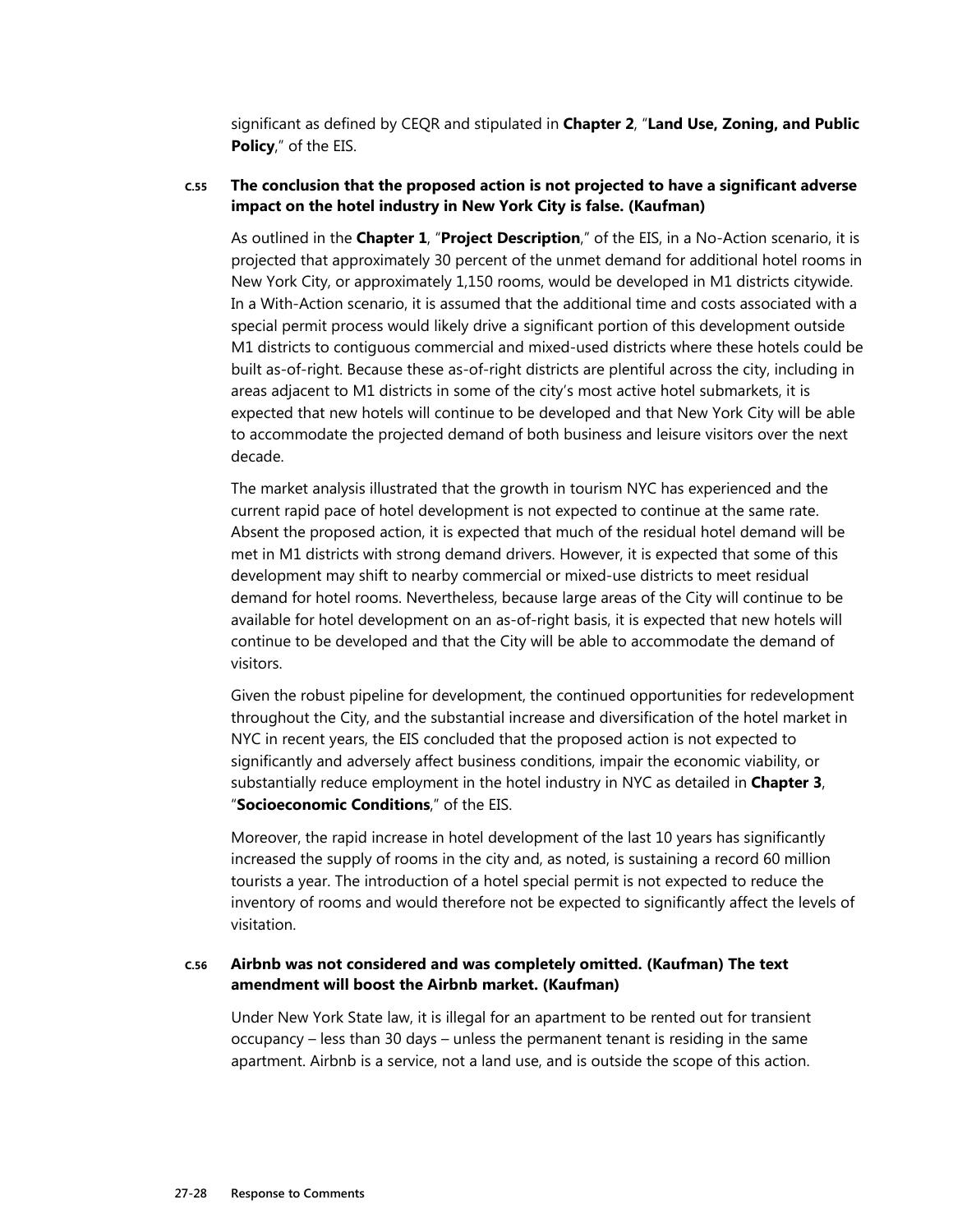**C.57 The EIS does not consider the fact that community facility uses that have an advantage over commercial and manufacturing uses (such as dormitory, drug treatment center, or other community facility uses) might be built instead of hotels on a variety of sites and locations, including in M1-1, M1-2 and M1-3 districts. (Kaufman)** 

The assessment of community facilities and services as contained in **Chapter 4**, "**Community Facilities and Services**," of the EIS was prepared in accordance with the methodologies outlined in the *CEQR Technical Manual*.

Community facilities are generally not permitted in M1 districts, with the exception of medical offices and houses of worship. As is the case in many other zoning districts throughout the City, community facilities are permitted a higher floor area ratio in low- and mid-density M1 districts than other types of land uses. To the extent that fewer hotels may be developed in the future with the proposed action, the proportion of future development consisting of community facilities relative to other as-of-right land uses in M1 districts is not expected to change.

#### **C.58 A full open space study is necessary. (Kaufman)**

The open space assessment contained in **Chapter 5**, "**Open Space**," of the EIS was prepared in accordance with the methodologies outlined in the *CEQR Technical Manual*.

#### **C.59 It is suspicious that the shadows fall just short of or minimally touch public space and minimally fall on public or landmark buildings. (Kaufman)**

The shadows analysis as conducted in **Chapter 6**, "**Shadows**," of the EIS was prepared in accordance with the methodologies outlined in the *CEQR Technical Manual*.

#### **C.60 The EIS does not include any cross reference analysis of landmark and other historic sites with prototypical sites and C districts. (Kaufman)**

The assessment of historic resources provided in **Chapter 7**, "**Historic and Cultural Resources**," of the EIS was prepared in accordance with the methodologies outlined in the *CEQR Technical Manual*.

#### **C.61 Figure 1 of the Manhattan prototypical site, if taken from slightly further back and to the right, the nearly 40 story new Building would completely obscure the view of the Chrysler Building. (Kaufman)**

The analyses contained in **Chapter 8**, "**Urban Design and Visual Resources**," of the EIS was prepared in accordance with the methodologies outlined in the *CEQR Technical Manual*. The pedestrian's view of the Chrysler Building may be constrained from the location noted by the commenter, however many other viewpoints would still be available for pedestrians to experience views of that resource.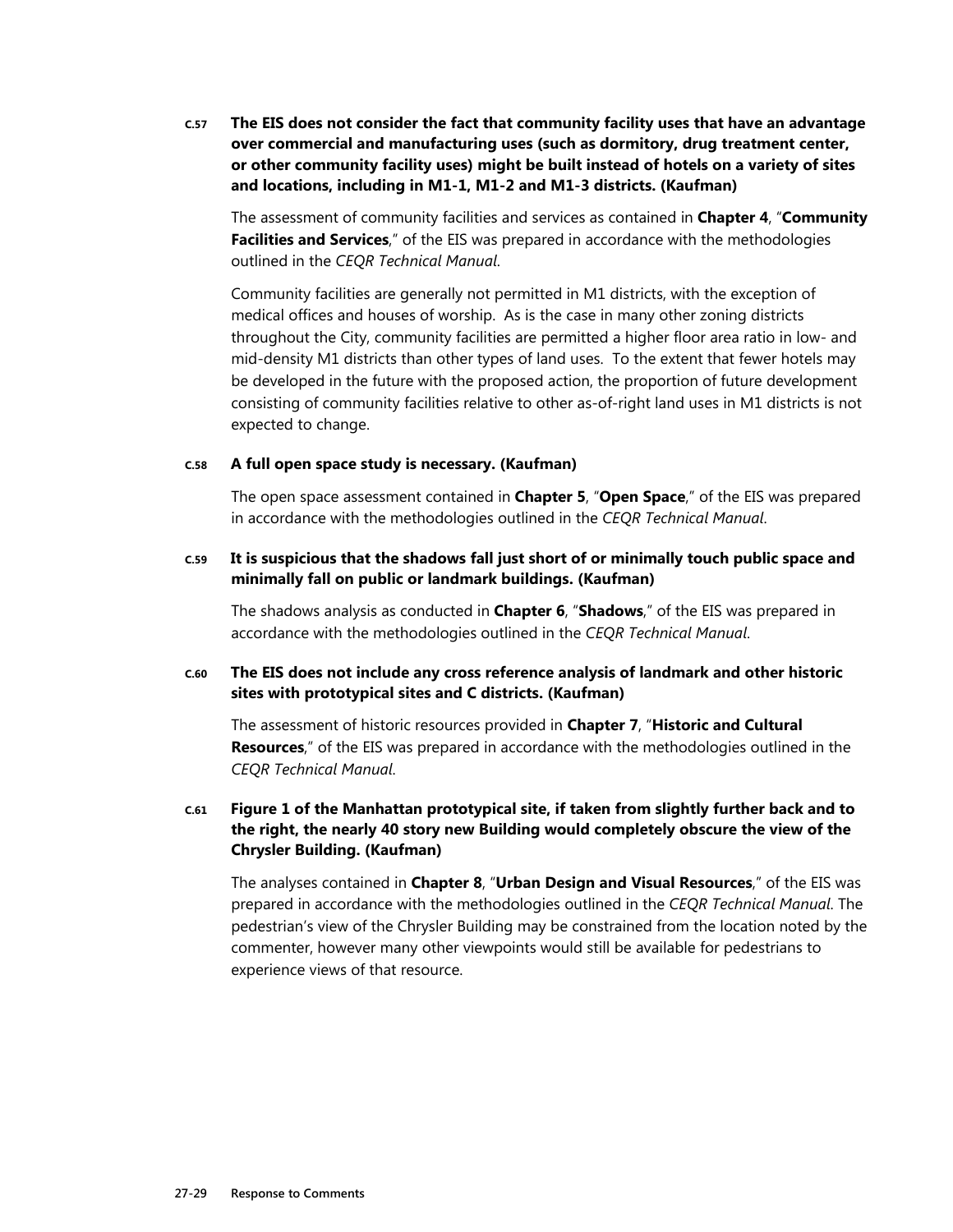**C.62 If a significant portion of the identified 1,150 hotel rooms likely to move from M1 zones were substantially concentrated in Manhattan, the threshold for an analysis of water and sewer infrastructure would be exceeded. (Kaufman)** 

The water and sewer infrastructure assessment as conducted in **Chapter 11**, "**Water and Sewer Infrastructure**," of the EIS was prepared in accordance with the methodologies outlined in the *CEQR Technical Manual*.

**C.63 Measuring waste product by number of hotel employees rather than hotel guests seems like an odd way of measuring. (Kaufman)** 

The solid waste assessment as contained in **Chapter 12**, "**Solid Waste**," of the EIS was prepared in accordance with the methodologies outlined in the *CEQR Technical Manual*.

**C.64 The traffic analysis avoids consideration of Uber and other ride sharing services, and by following outdated methods is incorrect. (Kaufman)** 

The transportation analyses as conducted in **Chapter 14**, "**Transportation**," of the EIS was prepared in accordance with the methodologies outlined in the *CEQR Technical Manual*.

#### **C.65 The DOT crash data is unreliable and likely incorrect. (Kaufman)**

See response to Comment 64.

**C.66 The consideration of the amount of parking to be required relative to M1 districts and the eventual location of the relocated hotels, combined with the parking requirement associated with that zoning, that the Final Scope and DEIS say cannot be determined will have a major impact on the traffic that is likely not appropriately addressed by these non-prototypical "prototypical" sites. (Kaufman) Changes to parking requirements will likely alter the traffic analysis, but parking changes are not considered. It should be noted that the parking requirements can and should be reduced from current zoning if the traffic analysis is correct, or alternatively, that analysis bears correction. (Kaufman)** 

See response to Comment 64.

**C.67 The EIS should include an air quality analysis of all M1 sites that are under built for floor area with a separate study that also includes all M1 sites in case, as the Report suggests, hotels might be the highest and best use of M1 zoning area, in which case the possibility of fully built M1 sites with industrial uses might be demolished and rebuilt as hotels. (Kaufman)** 

Comment noted. As stated in **Chapter 1**, "**Project Description**," of the EIS, the principal effect of the proposed action is to affect the location, but not the amount or type, of future hotel development and, furthermore, as the proposed action introduces a discretionary approval process via a CPC special permit for hotel development within M1 districts, DCP projects less hotel development in M1 districts under the With-Action condition than the No-Action condition. Therefore, such an assessment as described in the comment would be beyond the scope of this EIS.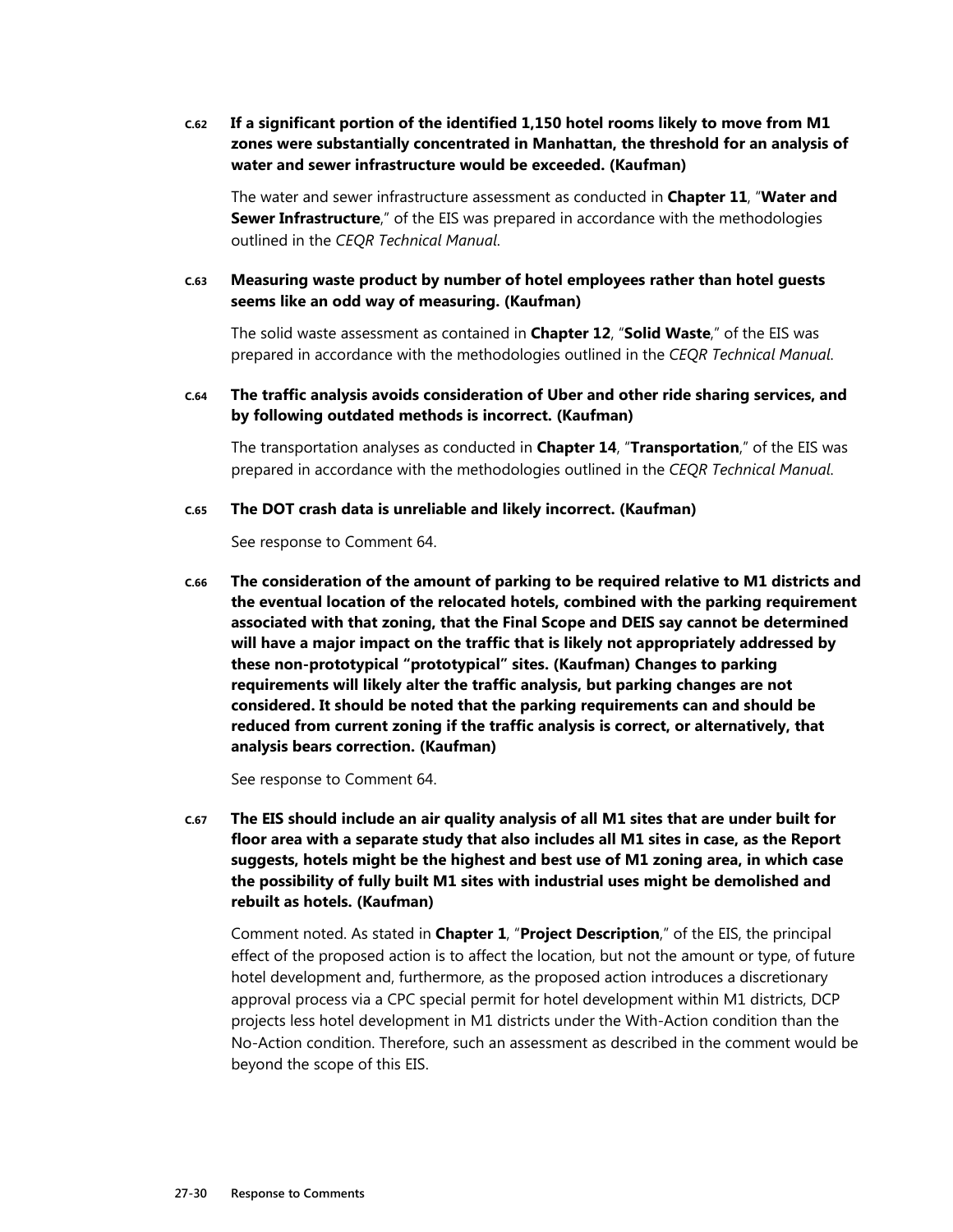The EIS did include an analysis to determine what would be the possible environmental impacts of a new hotel development in a M1 zoning district. That analysis, conducted on a conceptual basis, is contained in **Chapter 23**, "**Conceptual Analysis**," of the EIS and concluded that a new hotel development pursuant to the special permit could result in significant adverse impacts with respect to historic resources, air quality, and hazardous materials.

As stated in **Chapter 23**, because the potential for significant adverse impacts is dependent on site-specific conditions, it is difficult to predict the full scope of potential impacts in the absence of specific applications. It is not possible to predict whether discretionary actions would be pursued on any one site in the future, and each action would require its own land use approvals from the CPC. Any time a discretionary action is applied for, including the special permit created under this proposed action, it would be subject to its own environmental review.

**C.68 The EIS should include a study of the incremental impact of industrial use being located at all M1 sites instead of hotel uses in terms of the effects on air quality, greenhouse gas emissions, noise, and public health, including impact on existing legal and illegal residential occupants, loft law residential and joint live-work occupants, and occupants of public purpose hotels. (Kaufman)** 

The EIS analyses focus on the potential effects of the proposed action. It is beyond the scope of the EIS to analyze the as-of-right uses that may be located on sites that may have been occupied by a hotel in an M1 zone. Furthermore, industrial uses in M1 zones (and M2 and M3 zones) are regulated in terms of their air and noise emissions by the New York City Department of Environmental Protection and are required to meet certain performance standards.

The EIS considered the impact of the proposed action on all required categories; it would not be appropriate to consider the potential impact of as-of-right industrial development within M1 zones as the purpose of environmental review is to assess the potential impacts of a proposed action.

#### **C.69 The EIS conclusion of no significant adverse impacts to neighborhood character is based on a false calculation (1,150 more hotel rooms). (Kaufman)**

As discussed above in response to Comment 55, the estimate of 1,150 relocated hotel rooms is not based on a false calculation.

**C.70 It should be observed that the neighborhood character of M1 districts is a misnomer, given that residential use, normally the predominant use in a neighborhood outside the business districts, is illegal in M1 districts; that most M1 districts, excepting M1-6, are extremely ugly, run down, with high vacancy rates, devoid of pedestrians and street life, and give the appearance of being part of a failed city, including as a first impression of New York City to the millions of people arriving at our airports and going by car to Manhattan through Long Island City. (Kaufman)** 

The proposed action, if adopted, would allow the CPC to consider the appropriateness of a hotel in a given location within a M1 district. The CPC could for some locations, conclude